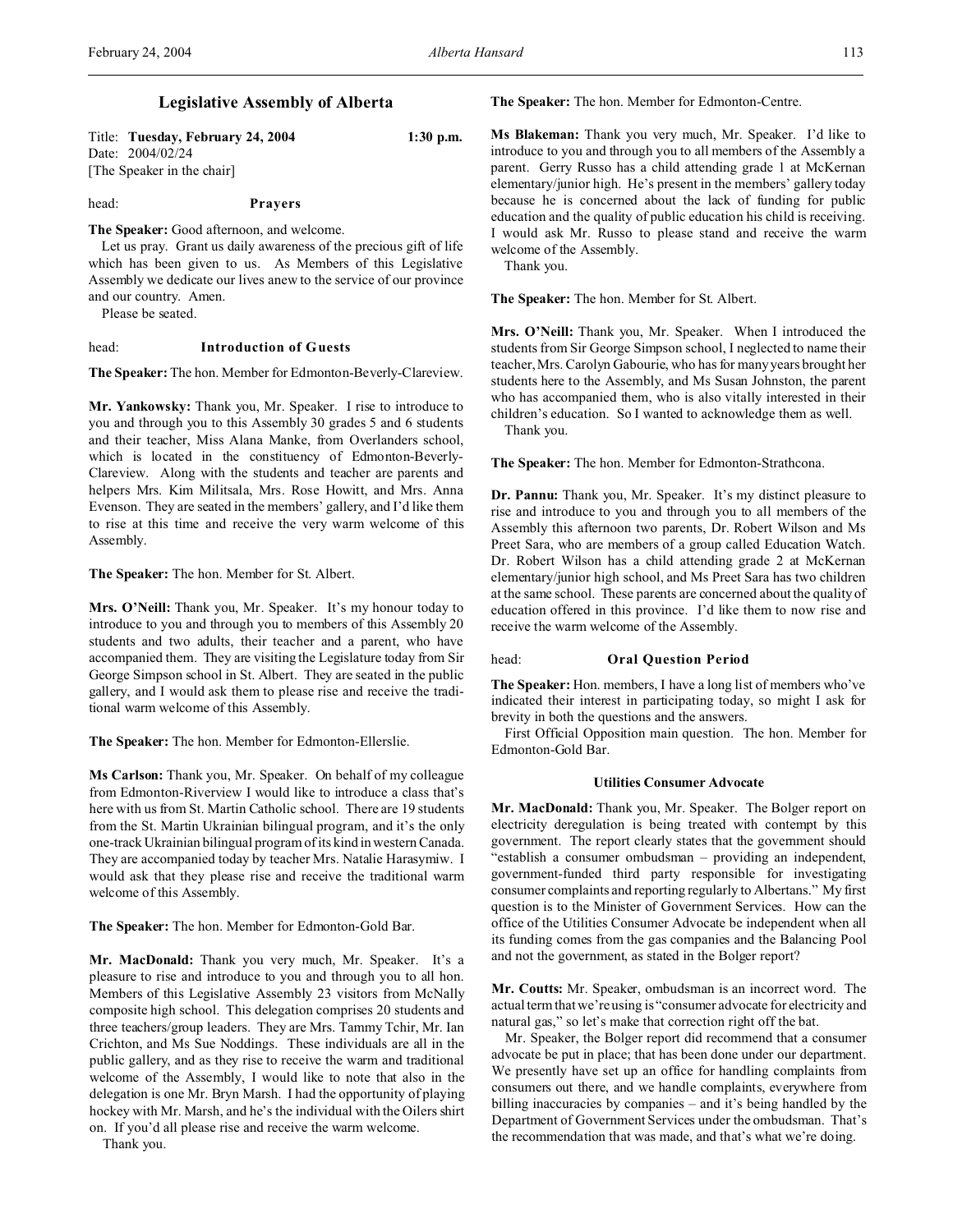**Mr. MacDonald:** Again, Mr. Speaker, to the same minister: given that a recent standing policy committee meeting confirmed that there's a \$4.4 million budget for the utility watchdog, and that is to be paid for by gas companies and the Balancing Pool, how can this minister state that the Utilities Consumer Advocate is independent?

**Mr. Coutts:** Mr. Speaker, this is staffed by the Deputy Minister of Government Services responsible for consumer advocacy, and it is for the consumers out there. It is the consumers' dollars that are actually going through the advocate's office to protect the consumers. So, yes, it should be close to government. It should be close to government, and that's what we're doing. We have to make it effective, and the best way to make it effective is to have them report directly to government.

**Mr. MacDonald:** Again, Mr. Speaker, to the same minister: given that this government has handed the utilities consumer watchdog over to the industry – it's not even a short leash; it's a choke chain – what authority determined that the office of the Utilities Consumer Advocate would be funded by industry? What authority allowed this to happen?

**Mr. Coutts:** Mr. Speaker, it's very appropriate – very appropriate – that consumer and corporate affairs actually handles some of the consumer complaints that are out there, and that's exactly what we're doing with this particular office. We are independent. We are part of industry. We get input from industry. We also get input from the department people that we deal with in the Department of Energy. As well, we work with other consumer groups across this province to make sure that consumers are protected under this.

**The Speaker:** Second Official Opposition main question. The hon. Member for Edmonton-Centre.

## **Long-term Care Facilities**

**Ms Blakeman:** Thank you, Mr. Speaker. Staffing cuts at the Bethany Care Centre are to blame for a decline in the quality of care seniors are getting. That's according to the government's own Health Facilities Review Committee. The report also says that even more staff cuts are expected. To the Minister of Health and Wellness: is this minister going to stand by while more staff are laid off and the appalling conditions for seniors get worse?

**Mr. Mar:** Well, Mr. Speaker, I'd like to refer to a report that hon. members might recall, that was produced by Dr. Donna Wilson, a professor of nursing at the University of Alberta, as she released this report last fall. Dr. Wilson published her research that showed that residents of Alberta long-term care facilities have better health than seniors in the community resulting from the care that they receive. Now, overall, we'd have to say that the 14,000 residents in long-term care centres, some 201 facilities throughout the province, are well looked after.

# *1:40*

What the hon. member here today in reference to the Bethany Care Centre has failed to mention is that the Health Facilities Review Committee does a number of unannounced visits to facilities throughout the province, and Bethany was one of the facilities that they attended, I believe, in July 2003. Mr. Speaker, what the hon. member refuses or neglects to say is that the committee, the Health Facilities Review Committee, made a number of recommendations to Bethany Care Centre, and in fact Bethany Care has made significant and positive changes over a period of time, over a number of years, but also in response to the report that was filed by the committee in the fall of last year.

Bethany Care has submitted their response to the committee's recommendations. They've reported progress on all of them. They did that in January of 2004. That response by the Bethany Care Centre is currently being reviewed by the Health Facilities Review Committee, but we have had good co-operation by a good facility trying to improve itself.

**The Speaker:** The hon. member.

**Ms Blakeman:** Thank you. Again to the Minister of Health and Wellness: why did the government keep this damning report out of the hands of stakeholders, staff, and family members?

**Mr. Mar:** Well, Mr. Speaker, again, I think it's important that we focus on what it is that we're trying to do, which is improve the facility, not politicize it.

**Mr. Bonner:** That was weak.

## **Ms Blakeman:** Very weak.

My next question is to the Minister of Community Development. Why are the people most concerned about enforcement – that is, residents and their families – excluded from the committee that is reviewing the Protection for Persons in Care Act?

**Mr. Zwozdesky:** Mr. Speaker, when I appointed a specific committee of individuals to be part of this review, we considered all the other agencies and all the other stakeholders that are involved. If we were to have had representation from every single one of those groups, we would have had a committee of about 60. That clearly wouldn't have been a workable solution for anyone, so we did choose individuals who have great experience and have shown leadership in this field of protective care to join a committee led by the hon. Member for Cardston-Taber-Warner, augmented by two other MLAs: Edmonton-Norwood and the chair of the Seniors Advisory Council, Calgary-West, I believe it is. Together they have come forward with a report with recommendations. We are studying those recommendations as we speak, and I have met with many other individuals and groups, and so, too, has the chair of that committee. So we've got a pretty broad, rounded perspective, and we'll be moving forward with recommendations shortly.

## **Water Management**

**Ms Carlson:** Mr. Speaker, the Minister of Environment disagrees with local residents that the Red Deer River diversion is an irresponsible use of water, and he is turning a deaf ear to their arguments that he is putting their long-term access to water at risk. Nine local mayors are fighting a diversion, but the Minister of Energy says in this House, "Big deal." My question is to the Minister of Environment. When will your government admit that this is a big deal and acknowledge that the concerns of central Albertans about water scarcity are justified?

**Dr. Taylor:**Well, Mr. Speaker, I first need to correct an assumption she made in her editorializing in the preamble. She said that I disagreed with the communities and the nine mayors and so on. I have not said that I disagreed or agreed.

It's very clear that the issue is in front of the Environmental Appeal Board. We have a process to deal with it, and as I said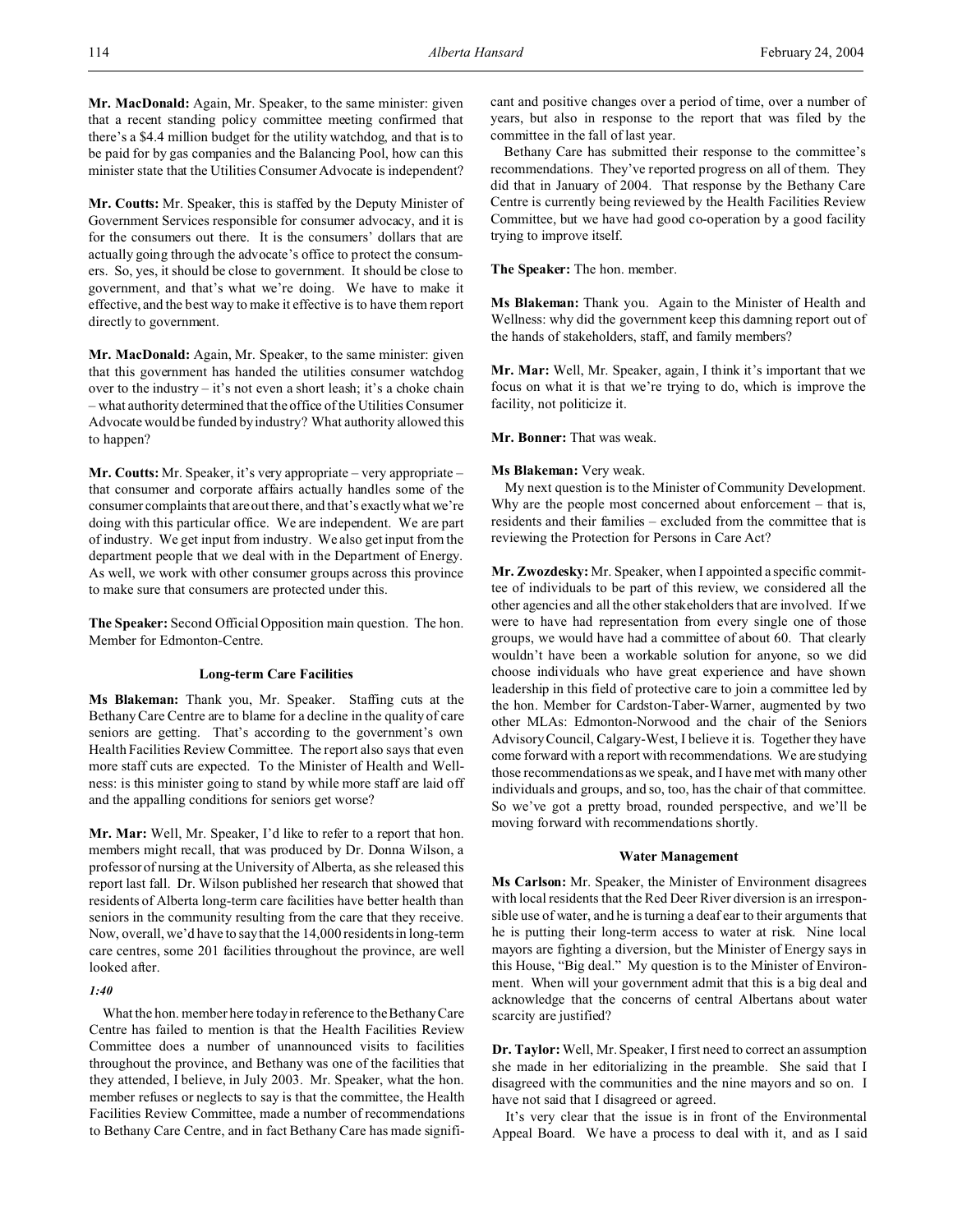yesterday in this House, I believe we're the only jurisdiction in Canada or the only province in Canada that has an open and transparent process, a semijudicial process, to deal with it. Any decision of any director in my department can be appealed, and that's what's happening here. A director made a decision. It is being appealed in the semijudicial process of the Environmental Appeal Board, where there's complete and public airing of the issues. That is happening as we speak, and 30 days or so from the conclusion of that hearing the Environmental Appeal Board will be making a recommendation to me.

**Ms Carlson:** Mr. Speaker, why didn't this minister delay a decision over the Red Deer River diversion project at least until his Watershed Planning and Advisory Council had made its recommendations? That's what the community wanted.

**Dr. Taylor:** Well, Mr. Speaker, we have a process in place, and we have legislation we have to operate under. Our director granted a licence. Under the legislation that we have to operate under, anybody, a citizen – she could have if she'd been aware enough to do it – could have made an appeal of this director's decision, and that's what's happened. So we will act according to our legislation, and our legislation clearly outlines the process. It's a very public process, and it's ongoing.

**Ms Carlson:** This minister knows very well that that decision didn't have to be made when it was. Will the minister admit that his Water for Life strategy won't be worth the paper it's written on if the Red Deer River diversion goes ahead with no regard for the water needs of local communities?

**Dr. Taylor:** Well, Mr. Speaker, certainly I won't admit that because it's totally irrelevant to what's happening. As well as having the EAB hearing going on, we have a committee made up of the environmental nongovernmental organizations, the oil producers, the gas producers, and the communities presently meeting, and they are going to give me recommendations by the end of March. One of the issues will be what their position is on oil field utilization of potable water. That is ongoing. The member knows it's ongoing, and as we move forward, we'll be making the appropriate decisions.

**The Speaker:** The hon. Member forEdmonton-Strathcona, followed by the hon. Member for Medicine Hat.

### **Health Care Reform**

**Dr. Pannu:** Thank you, Mr. Speaker. The Tory government today revealed its grand scheme for saving medicare: selling booze to hospitalized patients. That ought to lift spirits a bit as patients recover from serious illness or injuries. The Premier has obviously learned some valuable lessons in his jet-setting travels around the world. First there were limousines and \$27 a shot orange juice. Now we are going to turn sections of our hospitals into luxury centres for the well-heeled and profit centres for the private sector marketing these services. My questions are to the Minister of Health and Wellness. What studies did the government rely on in advising the Premier that making wine available to patients would aid in their hospital recovery?

**Mr. Mar:** Mr. Speaker, I'm very happy to rise in the spirit of debate. I am not an expert on matters as they relate to alcohol since I don't drink, but if I had to listen to this all day, I might think about taking it up.

Mr. Speaker, the core issue here is one of sustainability of our health care system, and the core issue is that our health care expenditures are rising across Canada, not just in Alberta but across Canada, at roughly twice the rate of growth of government revenues, and that's the reason why it's not sustainable. In an effort to look for sustainability, we should be looking at health care systems around the world.

I should say, Mr. Speaker, that there's no person in the world that's probably completely satisfied with their health care system. If you go to the U.K., if you go to France, if you go to Sweden, if you go to Australia, if you go to New Zealand, there will of course be advantages and disadvantages of each and every one of those systems. There are pros and cons to each one of them.

But, Mr. Speaker, it is important for us to be open-minded, to not be ideologues and shut our minds to new ideas that may come from other jurisdictions. We need to strive to find solutions for the core issue of sustainability. I think that there are elements of the U.K. system that are very, very good. There are other parts of it that we would not want to adopt in this province. The same goes for the French system. The same goes for the Swedish health care system. All of them have advantages that we should be able to try and take advantage of, and we should be open-minded to those ideas.

## **The Speaker:** The hon. member.

**Dr. Pannu:** Thank you, Mr. Speaker. It's good to know that the minister is not entirely humourless.

My second question to him: has the government consulted with the medical and nursing professions about patient safety versus revenue-generating trade-offs when it comes to liquor sales in hospital rooms, and if not, why not?

#### *1:50*

**Mr. Mar:** Well, Mr. Speaker, it's not so much the issue of health care that I find humorous as the manner in which this hon. member is trying to ask a question.

Again, to be clear to the hon. member, the issue of patient safety is a significant one, and I can give a great deal on the subject of patient safety, Mr. Speaker. In fact, when ministers of health met in this province in the year 2002, I asked the chief executive officer of the U.K. National Patient Safety Agency and his counterpart from Australia, Sir Liam Donaldson, to attend a one-day symposium where ministers of health from across Canada would learn about patient safety. Subsequent to that, the federal government saw fit to put \$50 million into a Patient Safety Institute in their federal budget. The Minister of Health, as she then was, the Hon. Anne McLellan, saw fit to locate that Patient Safety Institute here in the city of Edmonton in the province of Alberta.

Mr. Speaker, we take the issue of patient safety very, very seriously, and it ought not be politicized and trivialized, as the hon. member has tried to do here today.

#### **The Speaker:** The hon. member.

**Dr. Pannu:** Thank you, Mr. Speaker. Given that the minister has not consulted with the medical profession or the nursing profession, let me ask him the last question here. What makes the government think that turning hospitals into private profit centres where private companies can market services to captive consumers, namely patients, will do anything to make the public health care system more sustainable?

**Mr. Mar:** Mr. Speaker, we are looking at all the options to make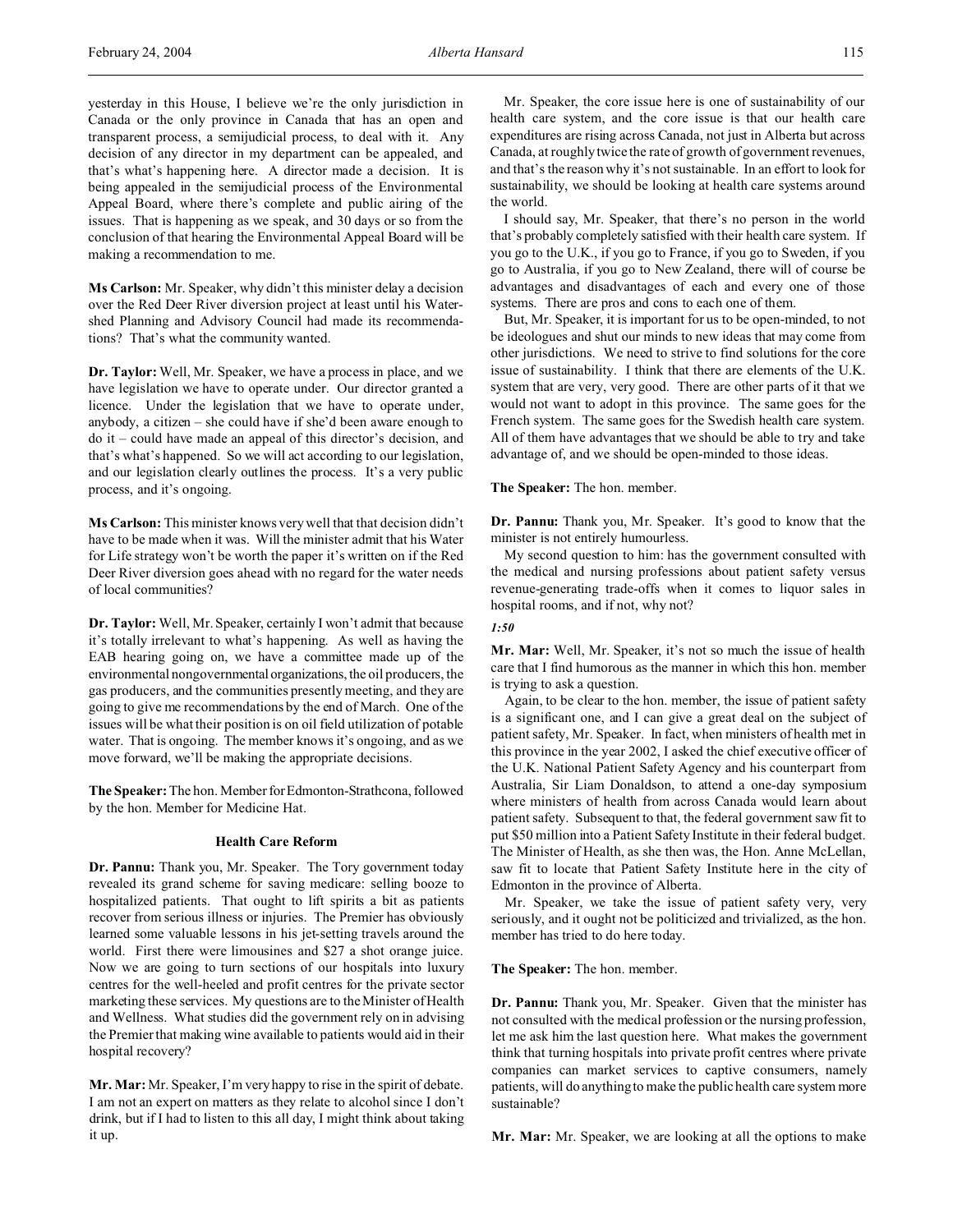things sustainable, and again the core issue is that our health care costs are rising faster than our rates of revenue. As Premier Lord from the province of New Brunswick said: if the province of Alberta, one of the wealthiest provinces in all of Canada, is having difficulty with the issue of sustainability, imagine how difficult it is for the rest of us.

So, Mr. Speaker, there are some that think that this issue of sustainability of the health care system – I've heard the hon. member himself say this – is a cover for something else, that somehow we created this issue. All I can say again in response to that is that if we created an issue here with the government of Alberta with respect to health sustainability, then apparently we persuaded every single Premier of every other province of every other political stripe across Canada that health sustainability is an issue.

**The Speaker:** The hon. Member for Medicine Hat, followed by the hon. Member for Edmonton-Gold Bar.

## **School Construction**

**Mr. Renner:** Well, thank you, Mr. Speaker. Medicine Hat public school district No. 76 is currently reviewing its programs and facilities with a view to consolidating a number of existing school facilities and building new schools in communities that currently lack adequate schools. One of the criteria often quoted by the school board is the Alberta Infrastructure requirement of a system-wide 85 per cent occupancy factor before any new construction can be considered. It sounds reasonable until you ask: 85 per cent of what? My questions today are to the Minister of Infrastructure. Given that occupancy is based upon some kind of arbitrary formula that calculates the number of students per square metre, why does the formula not acknowledge the obvious differences between schools with respect to wide hallways or other common areas that restrict the amount of usable space within that facility?

**Mr. Lund:** Mr. Speaker, I want to thank the hon. member for that very good question. It's a problem that we identified some time back, and we have set up a committee that is about ready to report. It's a committee that involved 12 individuals. There were some staff from the Department of Infrastructure, but more importantly a number of school boards were represented on the committee and an individual from outside in the private sector.

Now, the problem that the member identified is one where in a lot of the older schools, because of the way they were constructed, the area turns out to be larger than what can actually be used for instructional space. So we're trying to get at that particular problem. I believe that the committee is looking at the possibility of a way where school boards could identify those facilities and have us take a second look at them in order that we could modify what we believe is the capacity of that particular school.

#### **The Speaker:** The hon. member.

**Mr. Renner:** Thank you, Mr. Speaker. Well, apart from architectural differences, there are differences in use of facilities. For example, can the minister explain why the formula calculates that 4,000 students are required to occupy the Medicine Hat high school when much of that school was built to accommodate vocational and trade programs that require large labs and shops in addition to classroom facilities?

**Mr. Lund:** Certainly, the hon. member has identified another area where the current formula creates a problem. I can give him another example where it creates a problem. This is where we build what we call a core school. The idea of a core school is that you put the infrastructure in so that you can then add portables. When the portables are not there, you cannot get the utilization up to what we think is a required amount of 85 per cent to get good utilization of taxpayers' dollars. So that's another area that we need to look at and have the ability to not be rigid when we're applying that formula.

**The Speaker:** The hon. member.

**Mr. Renner:** Thank you, Mr. Speaker. There are just over 6,300 students in the entire district of Medicine Hat public. If they put 4,000 students into one school, it's two-thirds of the students in one school. Can the minister explain how these arbitrary and rigid guidelines can be met without significantly jeopardizing the quality of education in my constituency?

**Mr. Lund:** As I explained, Mr. Speaker, the committee is going to forward their report to me, hopefully, later this week. We will then be taking it through the process, and I can assure the hon. member that there will be modifications to what is currently there and the application of it.

**The Speaker:** The hon. Member for Edmonton-Gold Bar, followed by the hon. Member for Calgary-Buffalo.

## **Utilities Consumer Advocate** *(continued)*

**Mr. MacDonald:** Thank you, Mr. Speaker. Again to the Minister of Government Services: given that ATCO Gas has stated recently to the EUB that they will be required to participate in the funding of Alberta's first Utilities Consumer Advocate, how much is ATCO Gas to pay for the yearly operations budget of the Utilities Consumer Advocate? Tell us how much.

**Mr. Coutts:** Well, Mr. Speaker, that's one member of a very large industry that benefits from the consumer advocate and the job that it has to do not only for Albertans but also for the industry but, more importantly, for consumers across this province. It's absolutely impossible to go and look at one particular company's participation in that because it's run through a Power Pool. So it's impossible to answer that question at this time.

**Mr. MacDonald:** Again, Mr. Speaker, to the same minister. If you want to talk about the Power Pool, we'll talk about the Balancing Pool, which is sort of a part of the Power Pool. How much is the Balancing Pool paying in operations costs to fund the Utilities Consumer Advocate?

**Mr. Coutts:** Mr. Speaker, this hon. member is asking for specific questions that might be well served by a written question in this House. That kind of detail can be debated at that particular time.

**Mr. MacDonald:** Again, Mr. Speaker, to the same minister: what authority determined that ATCO Gas would have to pay for the office of the Utilities Consumer Advocate? What authority allowed the industry to be funding this, not the government?

**Mr. Coutts:** Mr. Speaker, I reiterate my last answer, which is the same question that he gave in his first supplemental. That should be done in the form of a written question before this House so that we can debate the specifics of it.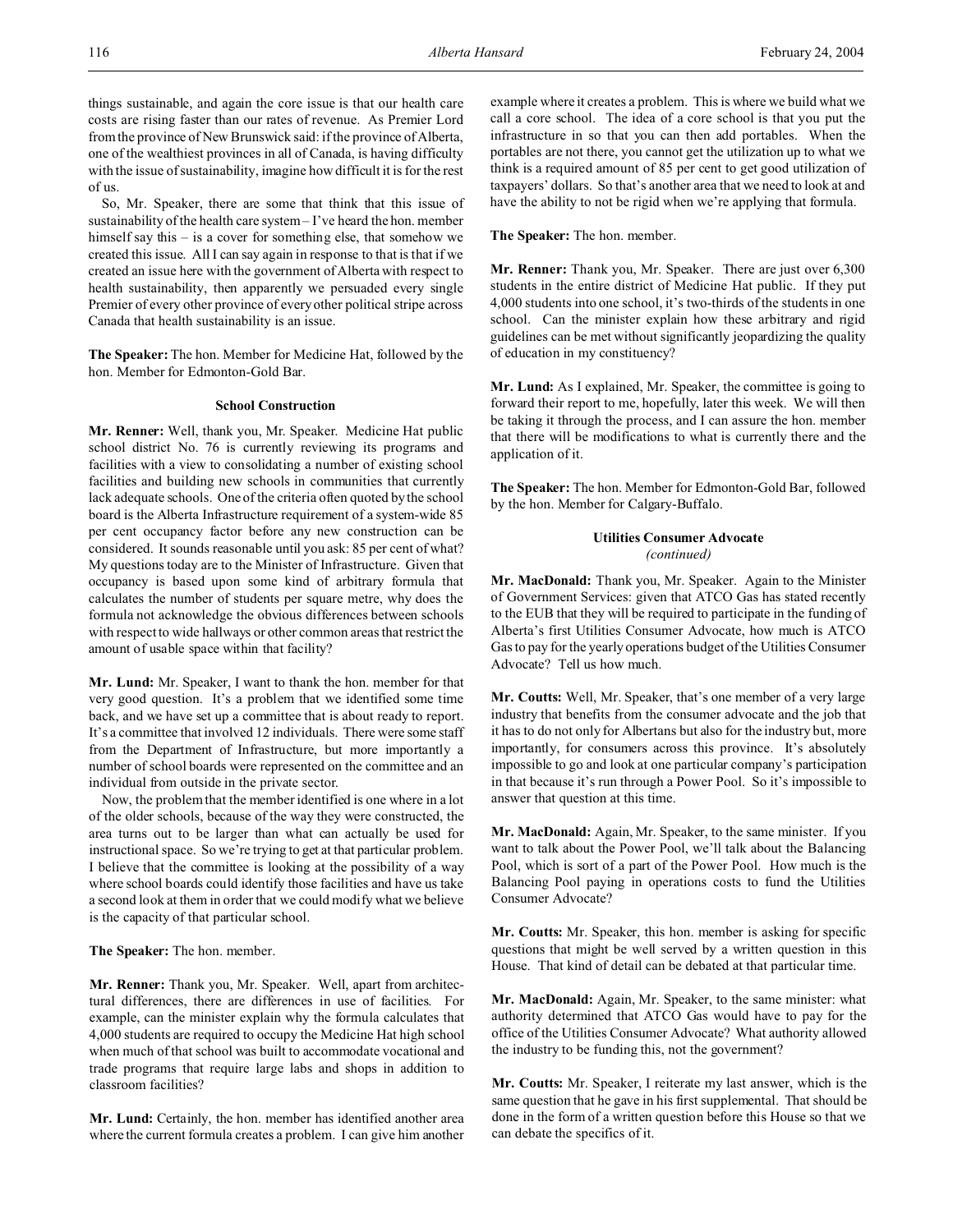**The Speaker:** The hon. Member for Calgary-Buffalo, followed by the hon. Member for Edmonton-Glengarry.

### **Foothills Medical Centre**

**Mr. Cenaiko:** Thank you, Mr. Speaker. Several months ago the Calgary health region contracted an independent air quality expert to develop a plan that would address concerns about mould on hemodialysis unit 27 at the Foothills medical centre. Now the Calgary health region has announced its plans to redevelop the unit. My question is to the Minister of Health and Wellness. Why has the region chosen to redevelop this particular unit?

**Mr. Mar:** Mr. Speaker, unit 27 at the Foothills hospital was first opened in 1976. When it was originally opened, it was intended to accommodate 23 hemodialysis units. It presently holds 42 such units. So the result is that this particular unit 27 is being overutilized, and the design is inappropriate by today's standards.

### *2:00*

So the Calgary health region had made the decision to redevelop unit 27 into a state-of-the-art hemodialysis unit, and they've moved some of their hemodialysis units into the community where people can have better access to them. Of course, Mr. Speaker, demands on our health care system have changed dramatically since 1976, and I should note that this redevelopment will be a much better work environment for staff and will provide much greater comfort for patients seeking that service.

### **The Speaker:** The hon. member.

**Mr. Cenaiko:** Thank you, Mr. Speaker. My final question is also to the Minister of Health and Wellness. Nurses who have worked on unit 27 continue to complain about adverse health effects which they claim have been caused by poor air quality resulting from the presence of mould. Has the Calgary health region done anything to address these concerns?

**Mr. Mar:** Well, Mr. Speaker, the executive medical director of the Calgary health region, who specializes in occupational health, has said that staff complaints are multifactorial and may include a number of different issues such as work environment, work practices, use of chemicals, functional space, and engineering design. The region continues to work in good faith with its employees and workplace health and safety to address these concerns in unit 27.

Again, Mr. Speaker, they're confident that the redevelopment of this unit will address many of these concerns. It's important to say that there are a number of units at the Foothills medical centre that have been redeveloped. To this point in time unit 27 is one such unit, and there are, I believe, five other units that will be redeveloped over time because, again, this facility is almost 40 years old.

### **Government Aircraft**

**Mr. Bonner:** Mr. Speaker, the government's flight log for April 4, 2002, showed a heightened level of travel between Edmonton City Centre Airport and the Calgary International Airport. There were several municipal leaders, family members of MLAs, and other persons on board these government aircraft that day. Coincidentally, April 4, 2002, was also the Premier's dinner day in Calgary. To the Minister of Municipal Affairs: did the government transport municipal leaders to the Premier's dinner, a partisan political event, on the taxpayer's dime?

**Mr. Boutilier:** Mr. Speaker, what makes this province of Alberta great is Alberta municipal leaders. We work very closely with them. To the hon. member: quite simply, we will use government hangars and government airplanes to in fact assist municipal leaders. In fact, just last weekend I visited Cold Lake and I also visited St. Paul. In that plane if there was any opportunity to allow municipal leaders – because there is only one taxpayer – to in fact enjoy that convenience of travelling with the government members, then absolutely, yes, to the question.

**Mr. Bonner:** To the same minister and my final question, Mr. Speaker: did any of the passengers reimburse the government for the cost of their trip on the government plane to attend the Premier's dinner?

**The Speaker:** The hon. minister.

**Mr. Boutilier:** Thank you, Mr. Speaker. Let me be categorical. At no time will a government plane ever be used for political purposes, now, ever before, or ever into the future. Second of all, if it is for political purposes, they are charters, independent, with no cents to, in fact, the government or to the people of Alberta.

**The Speaker:** The hon. member for Innisfail-Sylvan Lake, followed by the hon. Member for Edmonton-Mill Woods.

## **Cull Cattle**

**Mr. Ouellette:**Thank you, Mr. Speaker. With the continued closure of Canadian borders to the export of cattle more than 30 months of age, Alberta producers are on the horns of a dilemma. Even if they could find a buyer for these older animals, they wouldn't get nearly as much for them because there aren't any markets that can take them. This has prompted some within the cattle industry to call for a mass slaughter of all the older or cull cattle. My questions are for the Minister of Agriculture, Food and Rural Development. Is there a need for a mass slaughter of cull cattle?

**Mrs. McClellan:** Mr. Speaker, let me make it perfectly clear, entirely clear, that I would never support a mass slaughter of cull cattle. First of all, cull is a word that the industry uses, and it means very simply in this case an animal that is no longer important to that breeding herd. It does not signify in any way a reduced value for the meat product in that animal.

I had the opportunity and was invited to address a conference on Friday held in Red Deer which had the Western Stock Growers', the Alberta Auction Market and agent buyers, the Alberta feeder council, and the Feeder Associations of Alberta in attendance. It was a full house, Mr. Speaker, and those four very responsible organizations debated this and other issues very carefully.

My message to them was simply this: the government would not support a mass slaughter, and neither would the industry. These people are too smart to do something like that. They don't need to do that. What this government has done since last summer is work with the industry to find a new home for this product, new capacity, because in fact, Mr. Speaker, prior to May 20 60 to 70 per cent of this product went directly to the United States for processing, whether it was in the dairy herds or the beef herds. So in Alberta we put up money to work with product development. We put the Leduc processing centre available to them, and in fact our industry is looking at this as a new opportunity.

Mr. Speaker, if there is to be a reduction in mature animals, it will be done by the industry in a responsible, orderly fashion.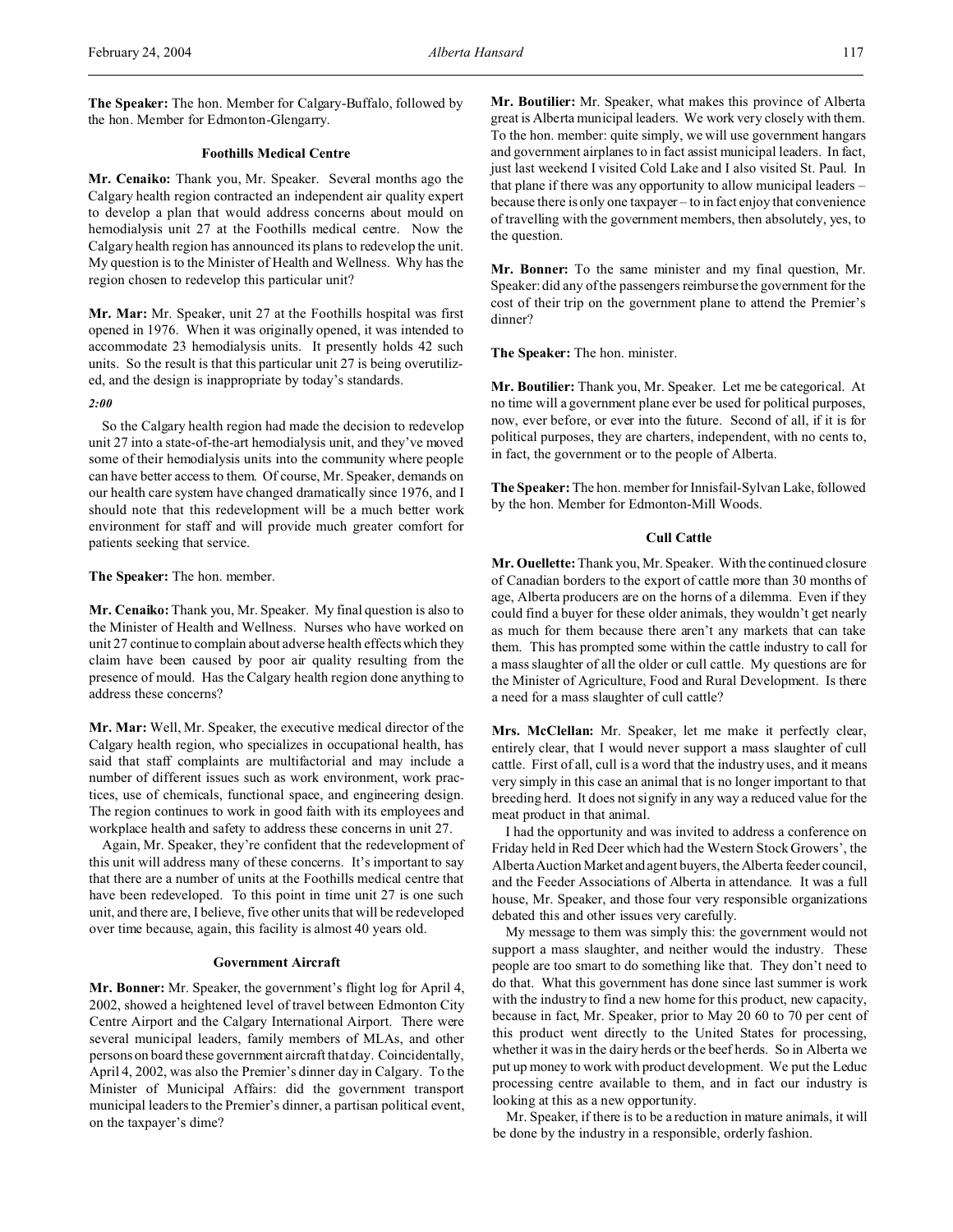**The Speaker:** The hon. member.

**Mr. Ouellette:** Thank you, Mr. Speaker. Could you tell me, then, what is currently being done to increase the use of mature animals in Alberta and in Canada and to help producers deal with the lower than usual price they are currently getting for their animals?

**Mrs. McClellan:** Well, Mr. Speaker, we work with the beef industry round-table very closely on these issues, and as I indicated, we have put some dollars available to product development as well as our processing centre, which has a long history of success in development of product. So we're looking at how we can increase our consumption domestically.

We look at the challenges of using that product instead of using offshore product, and in fact the hon. member might recall that the federal government announced the suspension of all supplementary permits for offshore beef, and that was a very responsible decision made to ensure that we could use more of our own product. So we look at using this mature product in processed products here.

As for us helping producers with recouping the money that they would normally have gotten for that animal, I think we've responded in a very responsible fashion by putting the market cattle program and bull program in place and, finally, working with our other provinces, convincing the federal government to remove the slaughter component from there.

So today, Mr. Speaker, although these cattle are selling somewhere from 22 cents to 30 cents at the top in the marketplace, they will be paid a differential of that price and the normal prices of 50 cents, 55 cents, and they will also receive some feed support and market support from the federal government. So, indeed, the cowcalf producer is recouping not as much but a fair value for those animals, and that's eased the situation a great deal.

**The Speaker:** The hon. member?

**Mr. Ouellette:** Thank you.

**The Speaker:** The hon. Member for Edmonton-Mill Woods, followed by the hon. Member for Edmonton-Highlands.

### **Postsecondary Education Funding**

**Dr. Massey:** Thank you, Mr. Speaker. Since 2001 students at Red Deer College have faced over a 24 per cent increase in tuition. Along with the increase students this year will have fewer program choices, and some two-year programs will be reduced to one-year diplomas. My questions are to the Minister of Learning. Why? Why do our postsecondary schools like Red Deer have to face this constant round of tuition increases and program cuts?

*2:10*

**The Speaker:** The hon. minister.

**Dr. Oberg:**Thank you very much, Mr. Speaker. I will not necessarily speak generically about Red Deer, but what I will do is speak about the system in general. The system in general has seen a considerable amount of money put into it. In the last two or three years it's had upwards of a 20 per cent increase in the amount of dollars that have been funded. Red Deer College, for example, just received a new capital component. They're also looking at developing some of their land on the actual campus, where they're going to be building a senior citizens' home. Red Deer College is doing very well in what they're doing and, in fact, have increased quite substantially the number of students that are attending Red Deer College.

Just when it comes to tuition, though, there's one point that I want to make, and that point was brought out by the TD Bank a couple of weeks ago. In essence, what it said is that a college diploma, which the hon. member is talking about, is worth about a 15 to 28 per cent a year after-tax, after-inflation increase on your dollars. So that's a wonderful way to spend your dollars, and I would certainly encourage people to go to Red Deer College. I would encourage them to go to the postsecondary system in general, Mr. Speaker.

**Dr. Massey:** No wonder we're in trouble.

How can the minister possibly claim success when schools like Red Deer College, the U of A, and the U of C are in a state of constant financial turmoil?

**Dr. Oberg:** Mr. Speaker, financial turmoil? The U of A has increased dramatically the number of students who've gone to it. The University of Alberta received last year between an 8 and 9 per cent increase in their budget, as did the University of Calgary, as did the postsecondary system in general. Those are huge increases when you take a look at what is happening across Canada. UBC, for example, has received zero per cent for the next three years. Try and run a university on zero per cent. Take a look across Canada and see how much money is being put into the postsecondary system and you will clearly see that we are head and shoulders above anyplace in Canada.

**Dr. Massey:** Again to the same minister: why has the government failed to replace a policy that leaves postsecondary schools in chronic crisis with a long-term funding plan that provides adequate resources? Why not a long-term plan?

**Dr. Oberg:**Mr. Speaker, we are the only jurisdiction in Canada that right now has a three-year business plan, and a three-year business plan is something that we intend to keep. These people are assured of at least what is in the three-year business plan every year. British Columbia just received their three-year increases, and as I just mentioned, it was zero per cent over three years.

### **An Hon. Member:** How much?

**Dr. Oberg:** Zero per cent over three years.

So, Mr. Speaker, I will reiterate the answer to my last question. The postsecondary system is alive and well and is one of the top postsecondary systems in the world.

## **Government Fleet Insurance**

**Mr. Mason:** Mr. Speaker, members of Executive Council, senior staff in the Premier's office, and thousands of other people driving government vehicles have their cars or SUVs insured by public insurance. This Tory government, which has categorically ruled out a public auto plan for the rest of us, uses a government owned, notfor-profit risk management and insurance fund to insure its own vehicle fleet. My question is to the Minister of Revenue. Why is public auto insurance good for the government's own vehicle fleet but bad for the rest of us?

**The Speaker:** The hon. minister.

**Mr. Melchin:** Thank you, Mr. Speaker. I'd like to first clarify some inaccuracies in that preamble. We don't have a different way of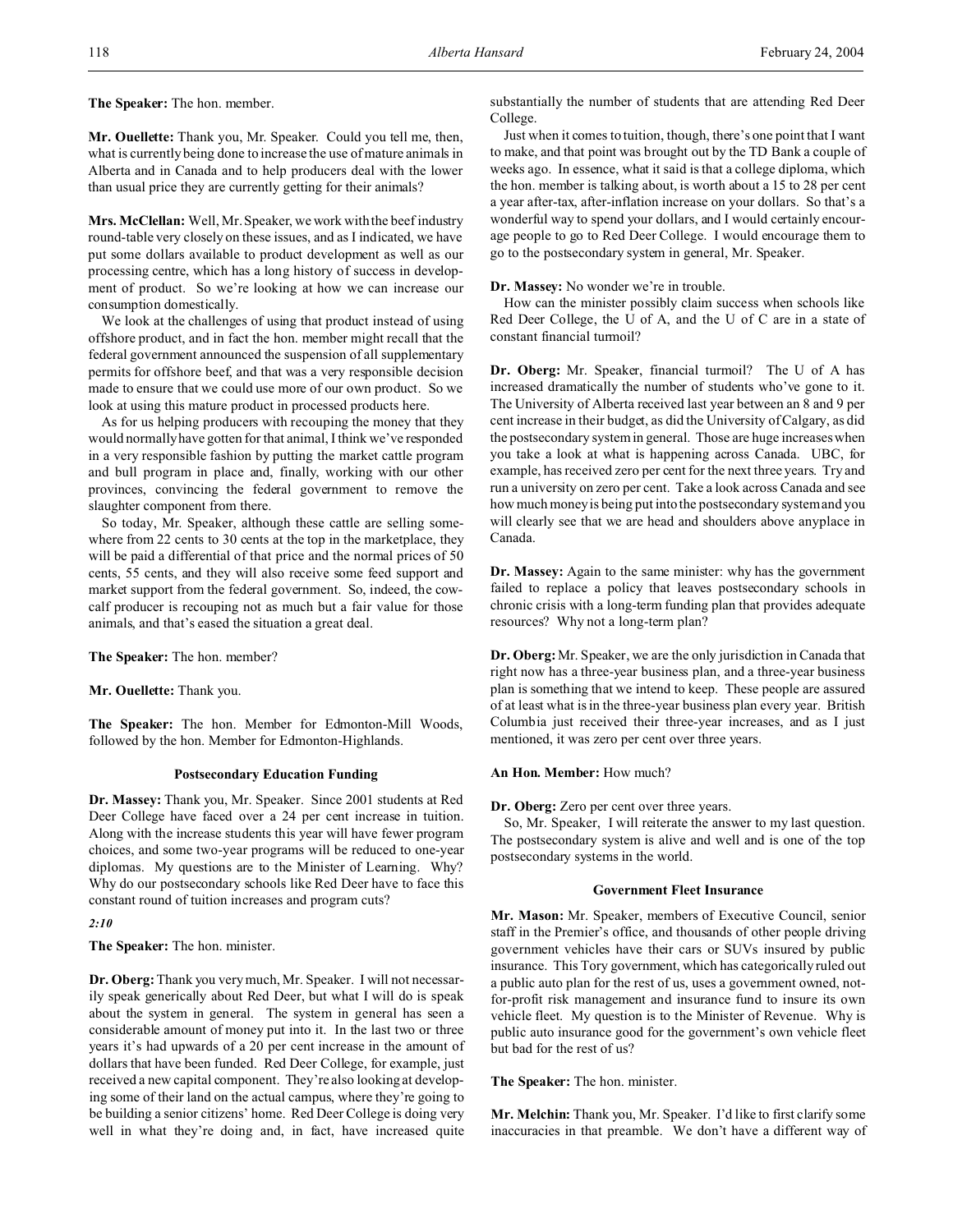insuring ourselves in the government than any other individual or company in Alberta. We do have a risk management insurance division, and we use a form of both private and self-insurance, and that's just like every individual, like every company. You have choices when you select your company and you buy insurance. You do select the amount of property damage you need for collision, and you select also how much liability you cover, the same choices that we make ourselves. So when we buy private insurance, which we do, for all of the risks of the province, property and liability, we assess how much it is that we should buy of third-party insurance and how much we should have in our own deductibles or selfinsurance.

**The Speaker:** The hon. member.

**Mr. Mason:** Thank you, Mr. Speaker. The minister knows that 90 per cent of government insurance is public insurance.

Why does the Premier get to be chauffeured around in a car insured through a public auto plan, but the rest of us are forced to pay the much higher premiums charged by the auto insurance industry?

**The Speaker:** Hon. minister, the response should not be in response to the debatable kind of nature of the question.

**Mr. Melchin:** Thank you, Mr. Speaker, for clarifying that the question was not, probably, an adequate question to respond to. Thank you.

**The Speaker:** The hon. member.

**Mr. Mason:** Thank you, Mr. Speaker. Again to the same minister: why doesn't the government ensure that Alberta families get the same sort of deal on their car insurance that the provincial government provides for itself through its system of publicly insuring its own vehicles?

**Mr. Melchin:** We take the same approach for insuring all of the assets, both property and liability, that every individual in this province takes. We use a combination of private insurance to ensure that costs beyond our exposure that we wouldn't want to take in risks are insured. Beyond that we self-insure. You for your own car are going to choose how much property and how much liability, and you're not going to take everything. You're going to choose that you will self-insure part of that risk yourself, just as the government.

## **Speaker's Ruling Oral Question Period Rules**

**The Speaker:** Hon. Member for Edmonton-Highlands, *Beauchesne* 428 says that a question must not "be ironical, rhetorical, offensive, or contain epithet, innuendo, satire, or ridicule."

The hon. Member for Whitecourt-Ste. Anne.

## **Government Economic Policies**

**Mr. VanderBurg:**Thank you, Mr. Speaker. Alberta's economy has been performing well despite many challenges like the trade disputes with the U.S. As government we're always promoting value-adding to our agriculture sector, expansion of our exciting nanotechnology opportunities, and a junior mining industry, just to name a few. My question is to the Minister of Economic Development. I understand that you're the lead minister dealing with value-added opportunities and so on. I've heard directly from junior mining companies that they can raise venture capital easier in every province in Canada than

in Alberta. Why is this happening? Do we need to change some of the rules within government?

**Mr. Norris:** Well, of course, Mr. Speaker, that question could probably go to the government as a whole as a policy issue, but I will attempt to answer it from our perspective at Economic Development.

Mr. Speaker, we spend an awful lot of time talking about the spending ministries in this House, and we should, but without the revenue-generating ministries we wouldn't have the opportunity to have that discussion. So we as the Minister of Economic Development and the Minister of Revenue and others are vitally concerned to continue to find ways to increase revenue and industry in the province.

The hon. Member for Whitecourt-Ste. Anne has brought up an excellent point. Alberta does not operate in a vacuum, Mr. Speaker. It would be nice if we did because we have the best policies in the world. However, there are jurisdictions to the west and east of us who have different views on that. Alberta has chosen to have a low, broad-based income tax policy and does not get into tax credit as much as other jurisdictions. Having said that though, the Minister of Revenue, myself, and the Minister of Innovation and Science have all looked at this question very seriously because access to capital really does choke off economic development, and it's fundamental to the growth of this province. We have some of the best patents being developed at the University of Alberta, University of Calgary, NAIT, and SAIT, and then the access to capital dries up. They go off to Waltham, Massachusetts, or San Jose, California, to be developed, and we want to stop that.

So to answer the member's question, there have been a number of initiatives brought forward. The Minister of Revenue and myself and the Minister of Innovation and Science will be bringing forward documentation to look at how we can get more active in the venture capital game. I can't think of anything more important than that for the next 20 years in Alberta, because we are developing some of the best ideas in the world here, Mr. Speaker, and they're leaving to be developed, and that's just wrong.

**The Speaker:** The hon. member.

**Mr. VanderBurg:** Well, thank you. Mr. Speaker, because we're talking about revenue, I'll ask my next question to the Revenue minister. Given that venture capital is so hard to raise in Alberta and given that our agriculture is so challenged at this time, why not take 2 or 3 per cent of our rainy-day fund, you know, the trust fund, and invest it, not grant it, with our Ag Financial Services to stimulate agriculture?

**The Speaker:** The hon. minister.

**Mr. Melchin:** Thank you, Mr. Speaker. I would like to clarify, to begin with, that the Alberta heritage savings trust fund is a tremendous vehicle but is not a rainy-day fund. We actually went through a survey a little over a year ago to make sure that we were clear about the reasons why we're saving. Albertans continuously do give us the feedback that they want this fund kept for the future, not taken for even whatever the problems potentially may be of any one particular moment.

Clearly, there are challenges in the agriculture community today, but I would say here's how it is benefiting the agriculture community today. This fund earns more than 2 and 3 per cent of its fund value this year – we'll be able to respond to those answers tomorrow as we release the third quarter – and that money goes back into the general revenues of the government. Those monies have been there to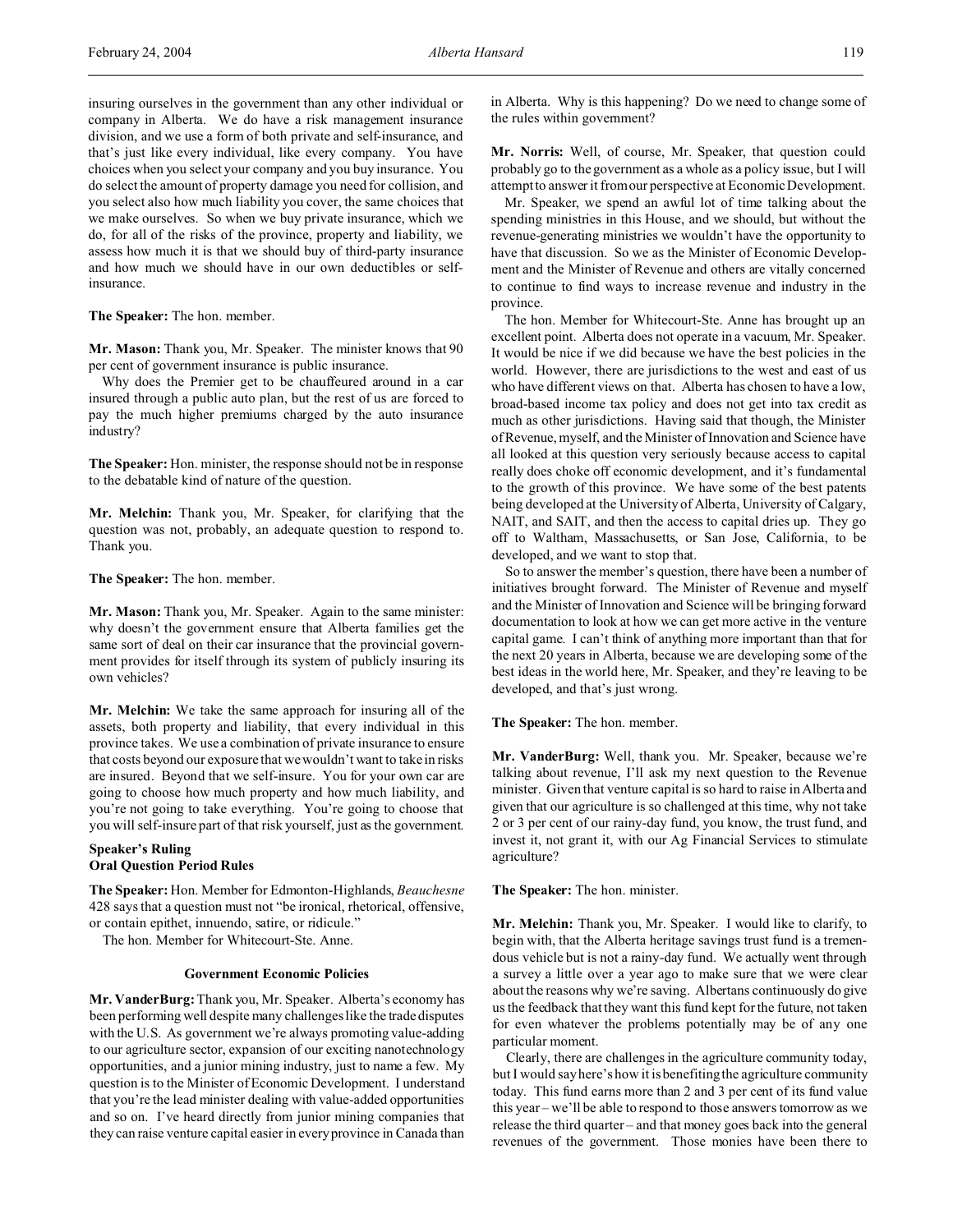ensure that the problems with BSE have been resolved, that there have been funds to provide for the emergencies of the province. It's done very well in serving Albertans over its life.

*2:20*

**The Speaker:** The hon. member.

**Mr. VanderBurg:** Thank you, Mr. Speaker. Again to the same minister: given that we can't access that fund, why not use flowthrough shares like every other province is using in Canada to access funds?

**The Speaker:** The hon. minister.

**Mr. Melchin:** Thank you, Mr. Speaker. With respect to flowthrough shares, clearly there are some vehicles with flow-through shares in the energy sector. But we have said that it still is a priority, as we look forward to improving the economic climate of this government, to reduce the corporate income tax rate. That still is our priority. We reduced it to 12 and a half per cent this year. In our forecast we showed that this next year it will be reduced again, and that'll be in our budget documents. That continues to be our priority. It's the best thing we could do to strengthen the economic activity of Alberta.

# **Speaker's Ruling Oral Question Period Rules**

**The Speaker:** To the hon. Member for Whitecourt-Ste. Anne, *Beauchesne* 409(1) says: "It must be a question, not an expression of an opinion, representation, argumentation, nor debate."

## **Roadside Emissions Testing**

**Ms Carlson:** Mr. Speaker, this government talks about reducing greenhouse gas emissions, but they won't take any action. We need mandatory emissions testing on old cars like they do in Ontario and B.C. The average car in Alberta is twice as old as those in Ontario. My questions are to the Minister of Environment. When will this ministry demonstrate its commitment to reducing greenhouse gas emissions in Alberta and implement a program of roadside emissions testing?

**Dr. Taylor:** Well, Mr. Speaker, once again I must clarify a false assumption in her initial statement. She said we are not taking any action. We have taken more action than any jurisdiction in this country. We, for instance, have made a purchase of green power so that 90 per cent of the power that this government uses will be green power by 2005. It's the largest purchase of green power in the history of North America. [Dr. Taylor coughed] It chokes me up. I'm so moved by my own words.

Mr. Speaker, I can go through other examples. I will say that we will be releasing our climate change action plan and the actions that we have accomplished within the next couple of weeks. So I won't go into further details. They will be forthcoming.

**Ms Carlson:** It's hard for the minister to spit those stories out.

Here's my second question. Given that the Alberta Motor Association supports a program of roadside emissions testing with mandatory penalties, why won't this ministry implement a measure that actually has teeth?

**Dr. Taylor:** Well, Mr. Speaker, Climate Change Central is an agency at arm's length from government. It is funded some by government but mostly by the private sector, federal government – a number of agencies contribute to the funding. I must say that it's a very good organization, that it has its own board of directors that makes the decisions for Climate Change Central. Climate Change Central recently did a study on cars and roadside emissions testing, and as a result of their study they concluded that roadside emissions testing was not an effective way to control greenhouse gases. What I will do, because obviously the member has not read that study – I will be sure that Climate Change Central sends her a copy.

**Ms Carlson:** Then, Mr. Speaker, could the minister address why Ontario and B.C. have stated that roadside testing has proven to be very effective in reducing both the environmental hazard of greenhouse gas emissions and the health hazard of smog?

**Dr. Taylor:** Well, in the first place, Mr. Speaker, when she talks about smog, we have different situations in regard to smog in Alberta. We're not at risk of smog, as Toronto is or Vancouver is.

I can't tell you how Ontario and B.C. made their decisions. Obviously, they didn't do a study. Obviously, they didn't look at the best economic indicators and decide that they should do what's best for the environment and do what's best in terms of spending the dollars in the most effective way.

**The Speaker:**Hon. members, momentarily I'll introduce the first of a number of members to participate in Members' Statements, but might we revert briefly to Introduction of Guests?

[Unanimous consent granted]

| head: | <b>Introduction of Guests</b> |  |
|-------|-------------------------------|--|
|       | <i>(reversion)</i>            |  |

**The Speaker:**The hon. Member for Edmonton-Rutherford and then the hon. Member for Edmonton-Glengarry.

**Mr. McClelland:** Thank you very much, Mr. Speaker. On behalf of our colleague from Edmonton-Norwood – I don't know if they're in the galleries at this time, but if they are, may we recognize the presence of the Glenrose Start program and 10 visitors with the group leaders Laura Maddison, Millie Morgan, and Katy Costello. If these visitors are in the galleries now, we would ask them to please stand and receive the warm welcome of the House.

Thank you.

**The Speaker:** The hon. Member for Edmonton-Glengarry.

**Mr. Bonner:** Thank you very much, Mr. Speaker. It gives me a great deal of pleasure to introduce to you and through you to all Members of the Legislative Assembly six seniors who are visiting the Legislature today. They're here in support of the tabling of a document from a seniors' newsletter which outlines seniors' concerns. With us today are Bill and Val Osborne, Joan Abramason, Vivian Small, Ed Friesen, and Bob Long. They are seated in the public gallery. With your permission I would ask them to now stand and receive the traditional warm welcome of the Assembly.

Thank you.

### head: **Members' Statements**

**The Speaker:** The hon. Member for Redwater.

### **Snowmobile Rally for Breast Cancer Research**

**Mr. Broda:** Thank you, Mr. Speaker. WOW stands for Way Out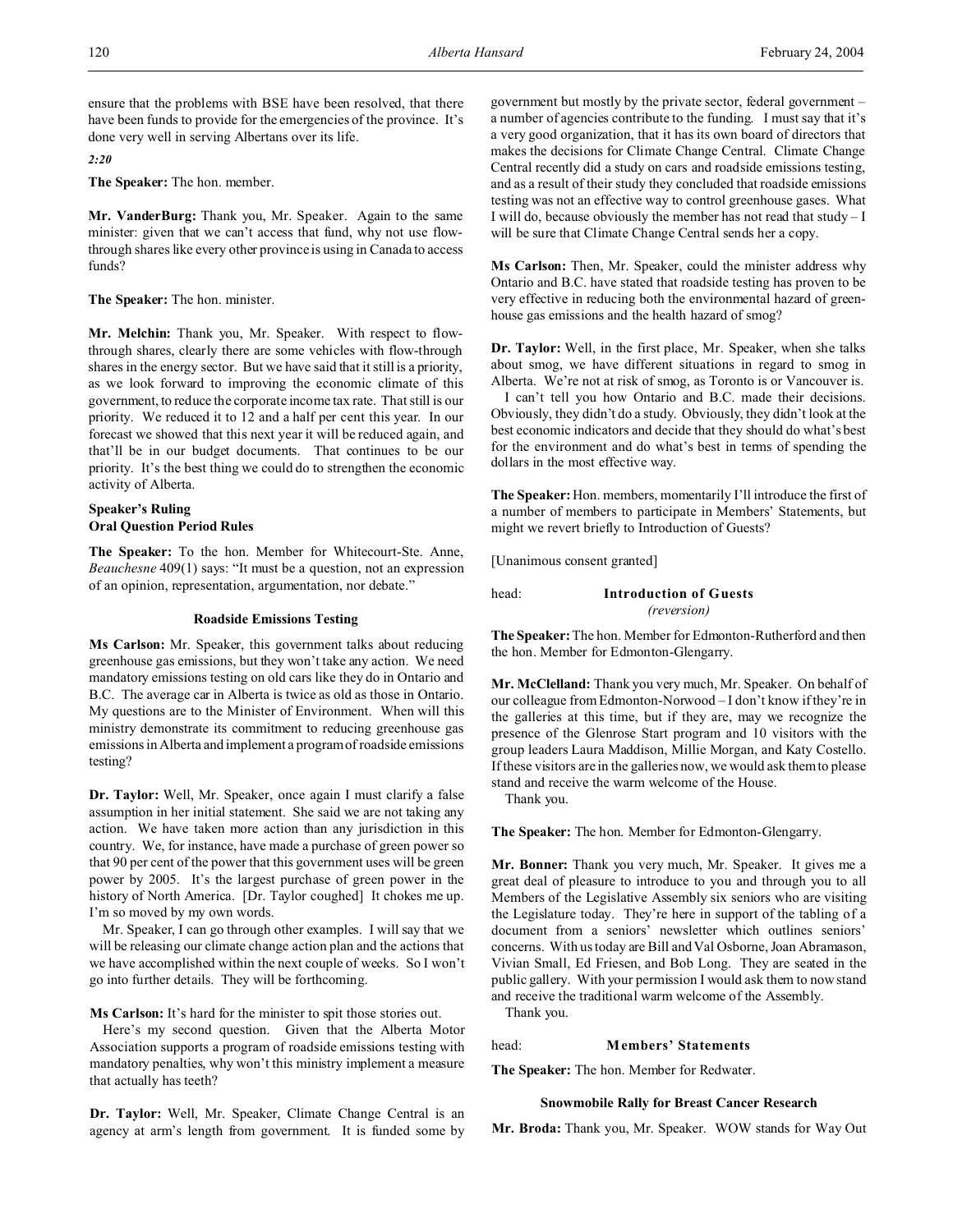The purpose of the ride is to raise money for breast cancer research and to profile women in snowmobile sports. On January 6 I was fortunate to be able to join these fantastic women and ride with them from Waskatenau to Desjarlais Crossing, about 120 kilometres of groomed trails along Iron Horse Trail, Jack pines, and the banks of the North Saskatchewan River. The team then continued on to Two Hills and on to Cold Lake.

I would like to thank the village of Waskatenau, the town of Smoky Lake, and the county for their hospitality and generosity. However, this would not have happened if not for the efforts of the Smoky Lake Trail Twisters snowmobile club members Dan Kotylak, Darrell Ketsa, Delmar Huchulak, Dwayne and James Goreniuk, and Smoky Lake town councillor Vern Billey and other riders.

Last year Team Alberta raised \$24,000 for breast cancer research, and Team Alberta would like to surpass that amount. I offer all members of this Assembly a challenge to open up their wallets and donate to this worthwhile cause. Breast cancer not only affects women but men as well. I will be passing an envelope around.

Thank you, Mr. Speaker.

**The Speaker:** The hon. Member for Dunvegan.

#### **Alberta Winter Games**

**Mr. Goudreau:** Thank you very much, Mr. Speaker. I would like to take this moment to recognize a tremendous accomplishment for Alberta and, more specifically, the Peace region. In 2002, the North Peace Games Society won the bid to host the 2004 Alberta Winter Games. The dream of hosting the most regional games ever was realized as 19 regional partners, including four aboriginal communities, came together and hosted this year's provincial Winter Games on February 12 to 15. Never before has a regional partnership of this magnitude hosted a provincial game. I am certain that the overwhelming success of this year's games will open opportunities for other small communities in Alberta to join together and take on projects usually reserved for larger centres.

Mr. Speaker, I would like to acknowledge the pioneering spirit and ingenuity of the North Peace Games Society. The accomplishment of these provincial games has once again proven that all of Alberta plays an instrumental role in maintaining and promoting the Alberta advantage.

### *2:30*

As my colleague the MLA for Peace River indicated last week, I would also like to acknowledge the hard work and dedication of the 2,526 volunteers, 1,620 athletes, 432 coaches and chaperones, and 211 officials, without whom there could have been no games. They made the weekend exciting and very enjoyable for all those that had the opportunity to attend.

Of course, Mr. Speaker, I would like to congratulate the communities of the Dunvegan and Peace River constituencies, who opened their doors to the rest of the province. The 19 communities involved came together as one and made this year's Winter Games an overwhelming success.

Thank you.

**The Speaker:** The hon. Member for West Yellowhead.

#### **Grande Cache**

**Mr. Strang:** Thank you very much, Mr. Speaker. I rise today to recognize and salute the citizens of Grande Cache. On February 20 I had the pleasure along with well over 60 people of attending the northern opportunities seminar hosted by the Northern Alberta Development Council. They had guest speakers from the oil and gas industry, value-added forestry opportunities, coal industry, West Yellowhead Community Futures Development Corporation, and a tourism panel.

Since the change in demographics in the industries of Grande Cache, the town and its citizens had come together to form the Grande Cache Community Forest Action Committee. Members of the committee soon found that they needed to expand their scope and involve other industries in this initiative. Now they're called the Community Initiatives Council of Grande Cache. The council and its members are looking into where the town could see what each business is doing and how they can capitalize on that to make the community much stronger.

Mr. Speaker, the number of people who came to the seminar last week just goes to show the great tenacity that this community has. They certainly lived up to their slogan, Grande Cache: A Natural High.

On behalf of all of the Members of the Legislative Assembly I would like to wish Grande Cache all the very best in all their endeavours.

Thank you very much, Mr. Speaker.

**The Speaker:** The hon. Member for Edmonton-Gold Bar.

#### **Alberta Farmers**

**Mr. MacDonald:** Thank you, Mr. Speaker. I rise today to talk about a group of Albertans who have contributed so much to our province but who have suffered greatly over the past few years. I am speaking, of course, about Alberta farmers.

Alberta has a long, proud history of agriculture and agricultural producers. So many Albertans, including members of this Assembly, have known the life of tilling the soil, giving care and attention during calving season, and many other activities that make farm life so rewarding. Alberta agricultural producers have contributed and continue to contribute so much to our province and our country.

Sadly, however, the challenges of farming and ranching have become so difficult over the past few years. Years of drought, grasshoppers, and in the last year the diagnosis of one case of mad cow disease have hurt the great occupation of farming and the lifestyle of living on a farm. As I glance at this year's 2004 grasshopper projections, I worry for those Albertans who have committed themselves to the land. It is no secret that the concerns which face agricultural producers don't stop at the farm gate. Rural communities as a whole suffer when the farmers and the ranchers do.

Mr. Speaker, the government of Alberta needs to do more to make farming more sustainable. It needs to participate actively in developing a live test for BSE. It needs to put monopoly controls on mega slaughterhouses, like they do in the United States. It needs to ensure that ad hoc programs are not the response to farm income losses.

Mr. Speaker, Alberta agricultural producers are a strong and selfreliant lot. They have committed themselves to an honest and decent life. I urge all hon. members of this Assembly to continue their support for Alberta's farmers and ranchers, and I urge this government to invest in proactive solutions to the problems faced today by so many of Alberta's agricultural producers.

Thank you.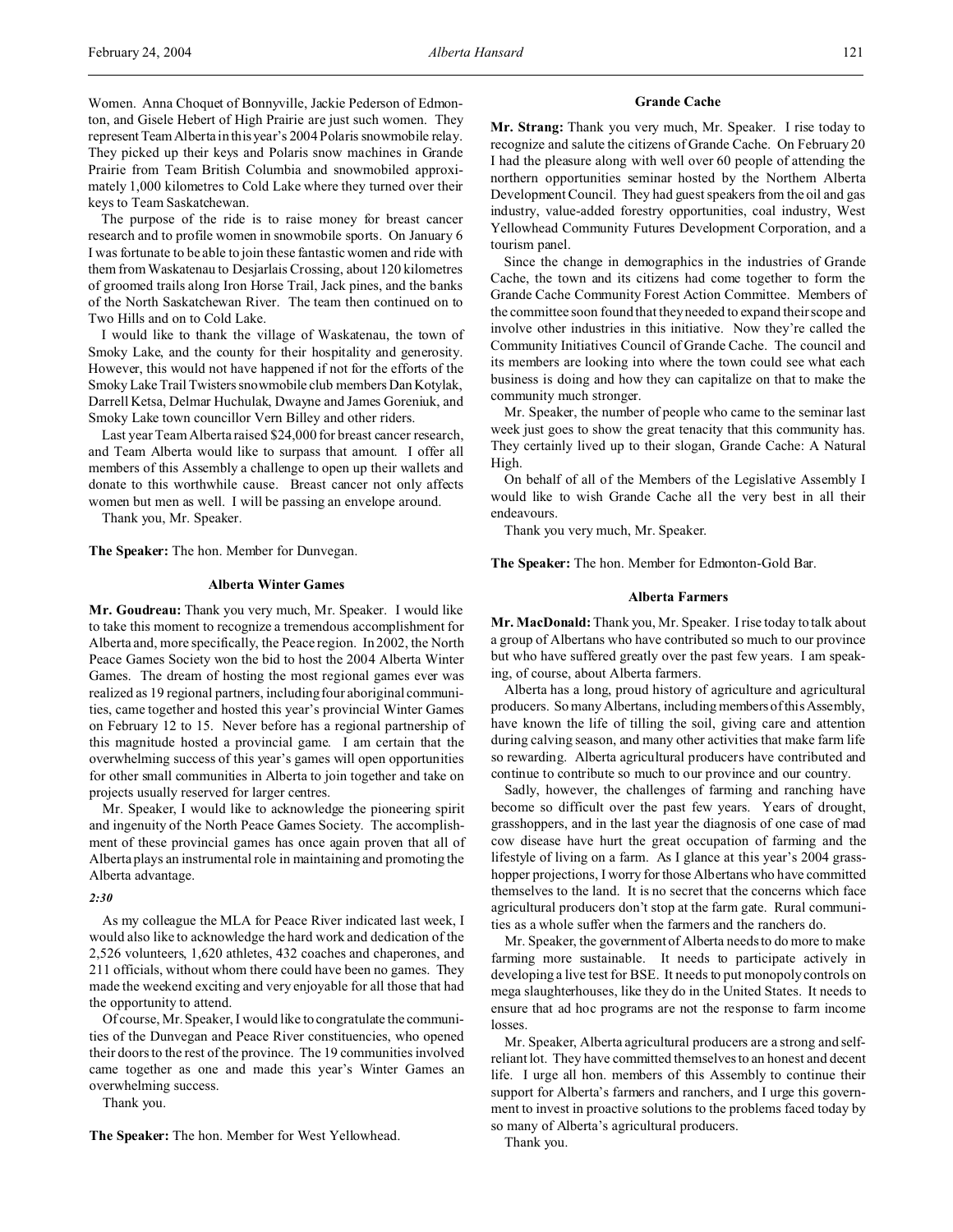head: **Introduction of Bills**

**The Speaker:** The hon. Member for Little Bow.

### **Bill 12**

## **Financial Administration Amendment Act, 2004**

**Mr. McFarland:** Thank you, Mr. Speaker. I beg leave to introduce Bill 12, the Financial Administration Amendment Act, 2004.

This bill will streamline and clarify how government manages and invests funds, clarify the wording and definitions, and make other technical amendments for your consideration, sir.

[Motion carried; Bill 12 read a first time]

**The Speaker:** The hon. Government House Leader.

**Mr. Hancock:** Thank you, Mr. Speaker. I'd move that Bill 12 be moved onto the Order Paper under Government Bills and Orders.

[Motion carried]

**The Speaker:** The hon. Member for Olds-Didsbury-Three Hills.

## **Bill 13 Forest Reserves Amendment Act, 2004**

**Mr. Marz:** Thank you, Mr. Speaker. On behalf of the Minister of Sustainable Resource Development I'm pleased to move first reading of Bill 13, the Forest Reserves Amendment Act, 2004.

Changes in the Forest Reserves Act will update the current legislation, that's not been revised since 1980. These adjustments will continue to provide Alberta's livestock industry with access to secure public rangeland for grazing in the Rocky Mountain forest reserve.

Thank you.

[Motion carried; Bill 13 read a first time]

**The Speaker:** The hon. Government House Leader.

**Mr. Hancock:** Thank you, Mr. Speaker. I'd move that Bill 13 be moved onto the Order Paper under Government Bills and Orders.

[Motion carried]

### head: **Tabling Returns and Reports**

**Mr. Doerksen:** Mr. Speaker, the people of Red Deer are once again proving perfect hosts in hosting this year's Scott Tournament of Hearts, but my job today really is to table five copies of Alberta ingenuity fund's 2000 to 2003 triennial report. A copy of this document is being sent to all members of the Assembly from Alberta Ingenuity.

**The Speaker:** The hon. Minister of Human Resources and Employment.

**Mr. Dunford:** Thank you, Mr. Speaker. I'm pleased today to table six reports actually all dealing with radiation protection. The first is the 2002 report of the Alberta Dental Association and College radiation administration program; second, the Alberta Veterinary Medical Association radiation protection program 2002; thirdly, the College of Chiropractors of Alberta 2003 radiation health administrative organization; the College of Physicians and Surgeons of Alberta 2002-2003 radiation health administrative organization; the University of Alberta 2002-2003 authorized radiation health administrative organization; and lastly, the University of Calgary 2002-2003 radiation health administration organization.

Thank you.

**The Speaker:** The hon. Member for Edmonton-Glengarry.

**Mr. Bonner:** Thank you, Mr. Speaker. With your permission I would like to table the appropriate number of copies of a seniors' newsletter signed by 59 seniors. The document outlines four requests: that the government "restore the seniors' exemption from paying health care premiums," that the government "restore the seniors' exemption from paying education tax on their homes," that the government "restore reasonable costs for long term care facilities," and that the government "restore medical and dental benefits." Thank you.

**The Speaker:** The hon. Interim Leader of the Official Opposition.

**Dr. Massey:**Thank you, Mr. Speaker. On behalf of the Member for Lethbridge-East I would like to table the required number of copies of a letter from Dixie Lee-Smerek of Fort McMurray raising the question of removing principals from the Alberta Teachers' Association and questioning why it's even being considered.

Thank you, Mr. Speaker.

**The Speaker:** The hon. Member for Edmonton-Rutherford.

**Mr. McClelland:** Thank you, Mr. Speaker. On behalf of the Attorney General, the hon. Member for Edmonton-Whitemud, I'd like to table three letters: one from Heather Gibson regarding the teachers' convention, one from Phil Lister regarding the Bighorn wilderness; and Patricia Worger regarding the Learning Commission.

Thank you.

*2:40*

**The Speaker:** The hon. Member for Edmonton-Gold Bar.

**Mr. MacDonald:** Thank you very much, Mr. Speaker. I have two tablings today. The first is the required number of copies of the Alberta Advisory Council on Electricity Report and Recommendations on Consumer Concerns. I believe this is the final report.

The second tabling I have is a very interesting tabling, and I would encourage all hon. members to have a look at this. It is from the *New York Times* dated Sunday, February 8, and it compares the costs of public versus private health care. I would urge all to read it.

Thank you.

**The Speaker:** The hon. Member for Edmonton-Highlands.

**Mr. Mason:** Thank you very much, Mr. Speaker. I'm tabling today the appropriate number of copies of a letter from Mr. Dave Burkhart, a resident of St. Albert, addressed to the Premier. Mr. Burkhart is asking the Premier the following question: why should the Premier not consider the introduction of a public auto insurance system in Alberta that has enabled drivers in Manitoba, Saskatchewan, or British Columbia to pay lower auto insurance rates?

**The Speaker:** The hon. Government House Leader on a purported point of order.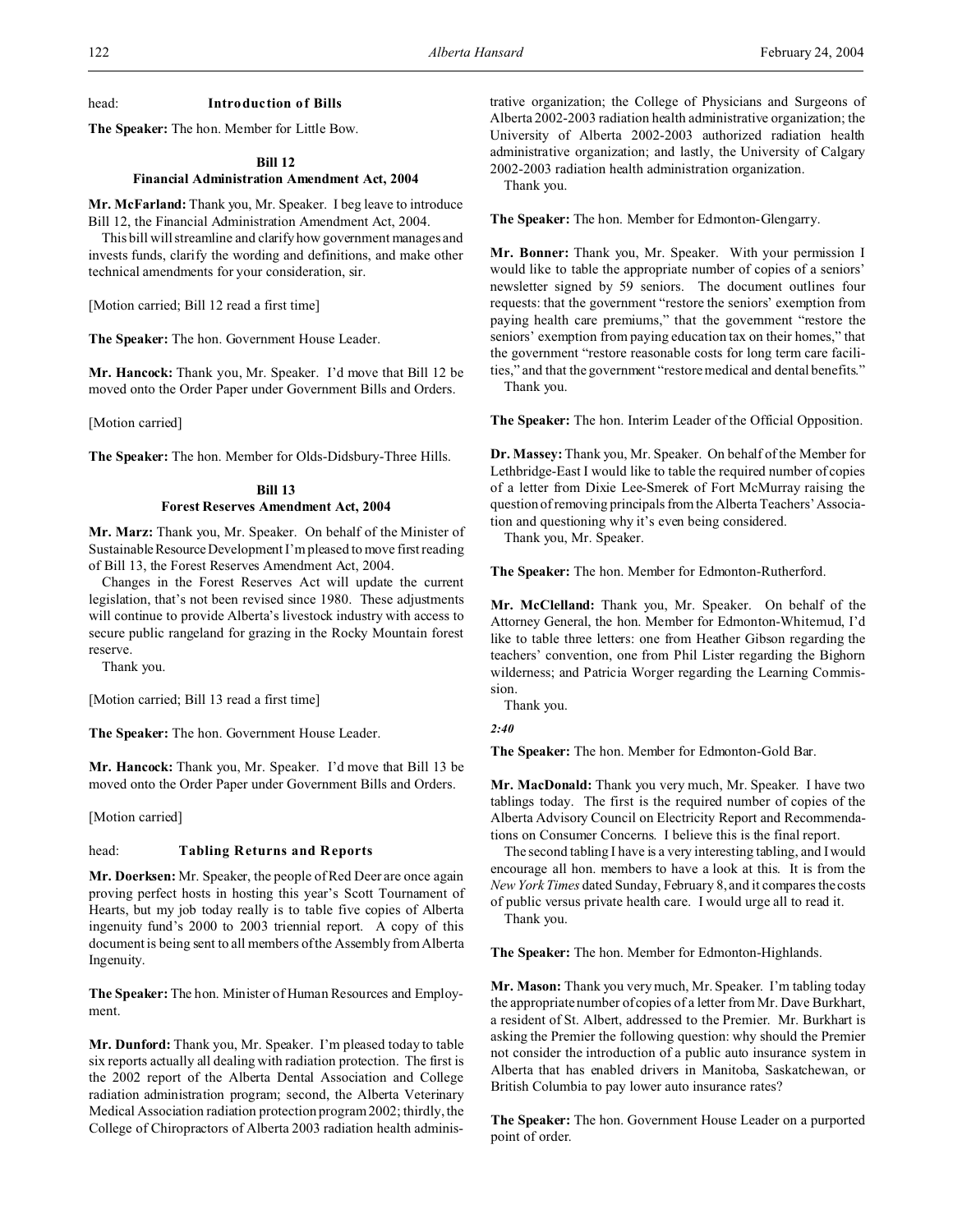## **Point of Order Abusive Language**

**Mr. Hancock:** Thank you, Mr. Speaker. I rose reluctantly earlier during question period today on a point of order with respect to the preamble to a question being put by the hon. third party leader. Perhaps I could shorten my presentation by saying that it was with respect to exactly the same reason for which you later admonished the hon. member's seatmate for the preamble to his question: under 23(h) and (j) making allegations and using abusive or insulting language and under *Beauchesne's* 428, the question must not "be ironical, rhetorical, offensive, or contain epithet, innuendo, satire, or ridicule."

It's perhaps unfortunate for me to raise the point of order with respect to this hon. member because I ought to have raised the same point of order on numerous times in the House over the last week when the members opposite were bringing forward in preambles to questions things which they know not to be true, trying to bring into ridicule and trivialize the whole process that we're doing here.

I'm speaking specifically now about the hon. member's preamble in which he talks about the Premier specifically, making allegations about the Premier jet-setting around the world and buying orange juice at \$27 a shot. Now, I think it's common knowledge among most people in the House that a shot is one ounce. So just on the face of it the hon. member is telling a lie because he knows that the facts have been put on the floor of this House, that the orange juice in question was three jugs.

I don't want to belabour that point. The point that I wanted to make and I think the point of order which is important is that  $-$  the opposition has a job to do, and this hon. member has a job to do. I respect that job, and I think other members of this House respect that job. But they ought not put into the preambles of questions such ludicrous aspersions and such falsehoods when they know that the facts have been put on the floor of the House, the aspersions have been corrected and the continued use of these sorts of things to drag down not just the reputation of the minister or the Premier that they're addressing the question to but every single member of this House.

So I would ask, Mr. Speaker, that you rule that the hon. member was using abusive and insulting language, was making allegations, was being rhetorical and offensive in using satire or ridicule in the preamble to his question in an inappropriate manner and in so doing raise the stature of questions in this House in the future from all members opposite and from all members of the House.

**The Speaker:** Hon. Member for Edmonton-Strathcona, did you wish to participate?

**Dr. Pannu:** Yes, Mr. Speaker, with your permission. I do want to acknowledge that inadvertent though that reference was, it was based on erroneous factual information. Therefore, I regret making that reference to \$27 a shot and, with your permission, withdraw that portion of my statement.

Thank you.

**The Speaker:** Well, there was a point of order. There was a legitimate point of order. It was raised by the Government House Leader, and it was also very honourable that the hon. Member for Edmonton-Strathcona has basically dealt with that.

I asked hon. members for co-operation today, and I'm going to ask for it every day. Today we had 36 questions and answers, which is 10 per cent more than we had yesterday. This place is for all hon. members to participate, so if we have brevity and pointed questions, we should have brevity and pointed answers.

In the case of the question today from the hon. Member for

Edmonton-Strathcona it was actually five sentences long. I could have said five long sentences, but I said five sentences long. So let's just get that old pencil sharpened tomorrow and reduce it to maybe three and forget about some of the exaggerations with respect to certain items. But the hon. member has withdrawn his erroneous statement about "\$27 a shot orange juices," which is the quote.

So there was a point of order. It has been dealt with honourably.

### head: **Orders of the Day**

## head: **Consideration of Her Honour the Lieutenant Governor's Speech**

Mr. Griffiths moved that an humble address be presented to Her Honour the Honourable the Lieutenant Governor as follows.

To Her Honour the Honourable Lois E. Hole, CM, AOE, Lieutenant Governor of the province of Alberta:

We, Her Majesty's most dutiful and loyal subjects, the Legislative Assembly, now assembled, beg leave to thank you, Your Honour, for the gracious speech Your Honour has been pleased to address to us at the opening of the present session.

### [Adjourned debate February 23: Mr. Strang]

**Ms Evans:** Mr. Speaker, what an honour and privilege to speak today on the Speech from the Throne delivered by Her Honour at the start of this session and to highlight and profile for this Assembly the words surrounding the organization of a round-table on family violence in Alberta.

Mr. Speaker, last October when our Premier announced the roundtable on family violence, it was with the thought that there has to be a better way for us to find solutions to make Alberta communities safer and free of family violence and bullying. So the activities that are currently underway are activities that I dedicate, first of all, to the April 1999 shooting of Jason Lang, to the 2002 killing of Cole Harder, and to the most regrettable recent death of Alex Fekete, a three year old who told his daycare worker: I'm going to get killed'd. Then he and his mommy, Betty, were killed indeed.

Mr. Speaker, it's time for it to stop: family violence whether between a man and a woman, an elder and their son or daughter, a child and his mother; bullying whether it's on the playground, coming to school, or going from a community activity. It's time for us as Albertans to take up the championship and to respect one another sufficiently so that we eradicate the scourge of family violence and bullying.

It is, indeed, a pleasure, Mr. Speaker, to work with the ministries and the ministers of Justice, Community Development, the Solicitor General, the ministers of Learning, Human Resources and Employment, Health and Wellness, Finance, Seniors, Aboriginal Affairs and Northern Development, and International and Intergovernmental Relations to together determine whether this government and the people of Alberta can make a success on the issue of family violence. Wouldn't it be wonderful if one year there were no deaths attributable to family violence? In 2002 there were more deaths attributable to family violence than deaths attributable to gang wars or gang fights. There were six that died.

Bullying, Mr. Speaker, has touched many more of us than we would like to believe. Sometimes the bully is, in fact, a victim himself. Sometimes the victim becomes a bully in another situation. There's a dynamic power and control issue that, in fact, affects everybody. It is well known that children who have adult supervision and who on playgrounds are exposed to a rigorous discipline of adult supervision and monitoring are less likely to perpetrate bullying of their playmates.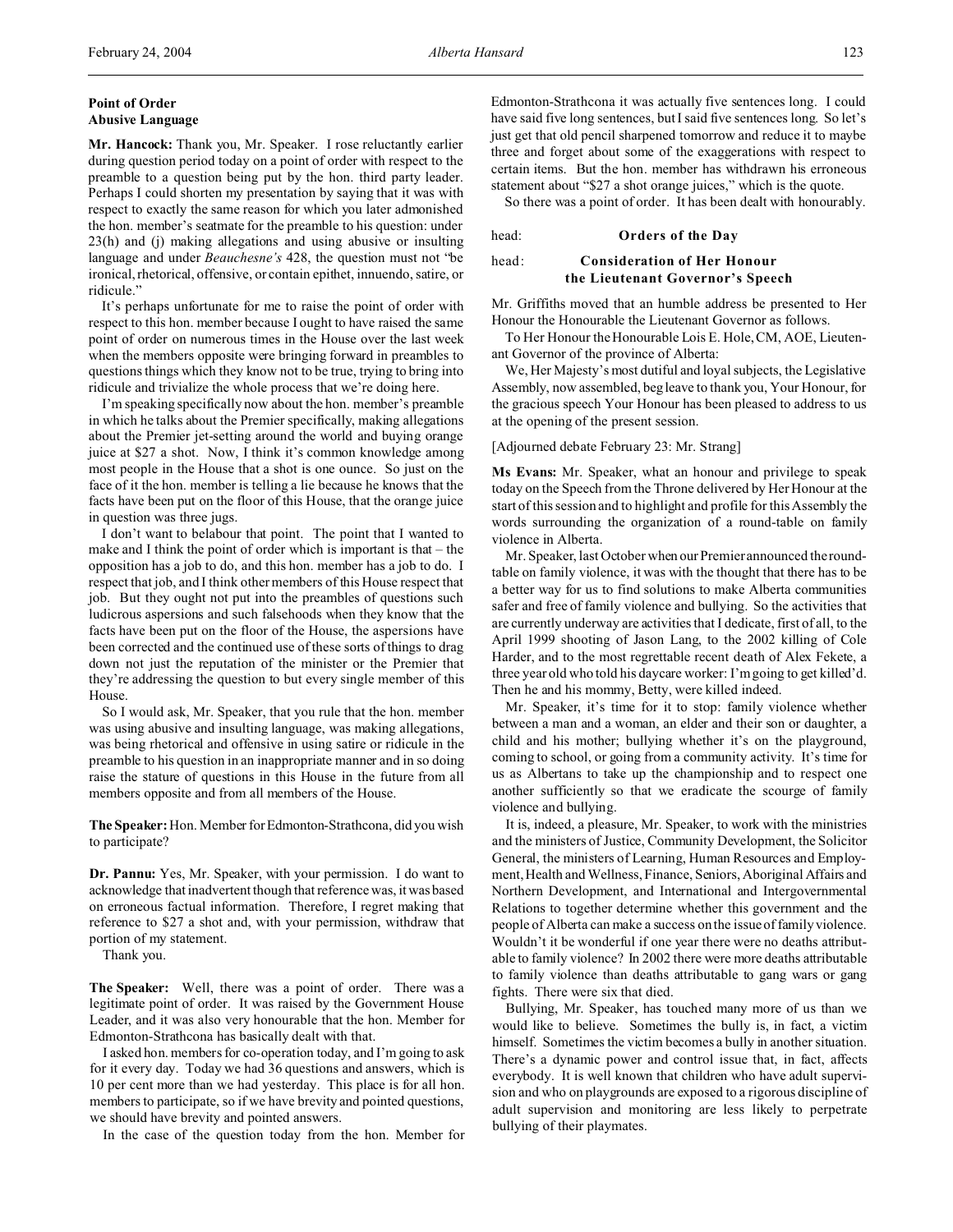But, Mr. Speaker, the very fact that significant absenteeism occurs in our schools in this province every day is evidence that some children are fearful of going to school. They are fearful of the repercussions at the school. Yes, some may fear an exam, but others fear a peer, a playmate, somebody who has turned their back and worse yet laid their fist to them.

### *2:50*

It's more imminently necessary for us to have a solution to family violence because last year there were 7 and a half per cent more women coming to shelters and almost 4 per cent more children, and shelters, Mr. Speaker, are not the answer. Shelters are not the solution to family violence. The solution starts with the growth and development of an individual both as a child and as a young and maturing adult to recognize that power and control, real power and control, mean that you don't have to hit anybody, that you don't have to abuse somebody, that you don't have to put somebody else down.

Mr. Speaker, there have been fears that this is only about something dealing with women. I assure you that it's not. When Hugh Campbell spoke about verbal abuse, he was speaking about verbal abuse that everybody and anybody could be subject to. When native women talk about men that have been abused, they are not talking men abused by their peer group but men who have, yes, also been abused by their spouses. There is no incidence of family violence that should be condoned. Research indicates that at least 4 per cent and even sometimes as high as 10 per cent of seniors in Canada are abused in some fashion: yes, financial abuse, and, yes, from time to time by intimidation.

We must ask ourselves: why is this happening? Why does Alberta have the highest rates of violence against women across the country? Why are deaths in our province attributed to spousal abuse increasing? Why are more women and children being admitted to shelters in Alberta? Why do as many as one in four Canadian children say that they have been bullied? We need to ask these questions, and we need to find the answers.

Mr. Speaker, four of the workshops have already begun. We have had several of these workshops in communities so far, like Fort McMurray – Grande Prairie will be held tomorrow – Bonnyville, and we will go throughout Alberta, and ultimately on May 7 there will be a round-table held in Calgary that will culminate in what we believe will be an action plan to change beliefs and attitudes toward family violence and bullying. We'll need to know then what services are necessary and how a collaborative, co-ordinated community response can be achieved.

Mr. Speaker, last June when I spoke in Prague on the subject of family violence and our new identities for victims of abuse and violence, I spoke to a group of people who at a meeting following my delivery suggested to me that if they could go anyplace in the world and find the place where the best template, the best community co-ordinated response was in addressing family violence, they would go to London, Ontario. What is it about London, Ontario, that makes it special?

Well, number one, it had the foresight and wisdom to have the right leadership. Dr. Peter Jaffe of London, Ontario, is an internationally recognized speaker on this subject dealing with every facet of violence in schools, in the community, in the home, anywhere that people are. He has encouraged us in Alberta to develop that kind of approach where we look at an action plan, not to take place as a snapshot in Alberta but to look at a three- to five-year action plan of changing the culture in every facet of community life.

In London, Ontario, one person in every public-sector endeavour is the champion of eradicating family violence. So the police have

a policeman. The schools under the superintendent of schools have an assistant superintendent. Every single authority, health authority, community advisory committee for individual schools has someone who monitors and evaluates whether or not they're making a significant difference on programs of prevention, on programs to build the capacity of safety in their community. Mr. Speaker, one of the exciting things is that they're not afraid to talk about violence. The day that we were there an NFL coach was coming to talk to a men's Rotary club about the importance of eradicating family violence.

You know, our society is an interesting one, Mr. Speaker. The day that Janet Jackson lost half of her top during the Super Bowl halftime, I was expressing to friends: "What do you think about that? What should we think about that when we're watching that on television with our children?" One of the moms in that audience said: well, what do you think about the entire game when people are forcefully hitting one another?

Now, I happen to be a fan of sport. I'm a fan of rugby, football, and hockey, contact sports, when people know the rules and follow them and pay attention to those rules. I accept that because those that play that game accept that sport and act within the confines of that sport, but it does not mean that that type of behaviour outside that sporting arena is acceptable. It does not mean that behaviour that assaults one other person is ever acceptable, and we have to know when to play the game, how to play by the rules, and how to institute a society and a societal norm that will make bullying and violence unacceptable.

Mr. Speaker, focus groups have been organized so that if the regional round-tables do not capture all of the issues, we have different perspectives being provided by the faith community, immigrant women and children talking about the struggles they face, the gay and lesbian community, the men's community where they have felt they have not been listened to, where they've felt they haven't had a voice dealing with violence that has affected them. Information from every one of these perspectives will be presented at the May 7 round-table.

Discussion in Calgary will build on the good work that's already been done in Alberta and other provinces. Participants will create recommendations for a plan of action in Alberta: a new way of preventing and responding to family violence and bullying, a new co-ordinated approach at the local, regional, and provincial levels so we can one day eliminate family violence and bullying in Alberta.

Mr. Speaker, I want to thank every single solitary Member of this Legislative Assembly who's taken it upon themselves to submit names, to encourage people to come forward to participate in the round-tables, to participate by sending their views in on the web site, and I encourage them still further to look at the questionnaire that's coming on the web site this week and to fill in that questionnaire and provide us with their best ideas for solutions.

This is not an issue that can any longer be contained behind closed doors. Researchers say that family violence across Canada carries an annual price tag of \$4.2 billion in social service costs, education costs, criminal justice costs, labour and employment losses, health and medical costs. Everybody is affected, and not the least of these, Mr. Speaker, are the retired and elderly that watch with faded and sad eyes as our society and our families are crumbling in certain crises.

The time has come for all of us to recognize that we have an important role to play in stopping family violence and bullying. We need to all speak up. We need to hear everyone's voice, and we must focus on solutions. We must all work together to create an environment in our great province where family violence and bullying are simply not tolerated, an environment where our children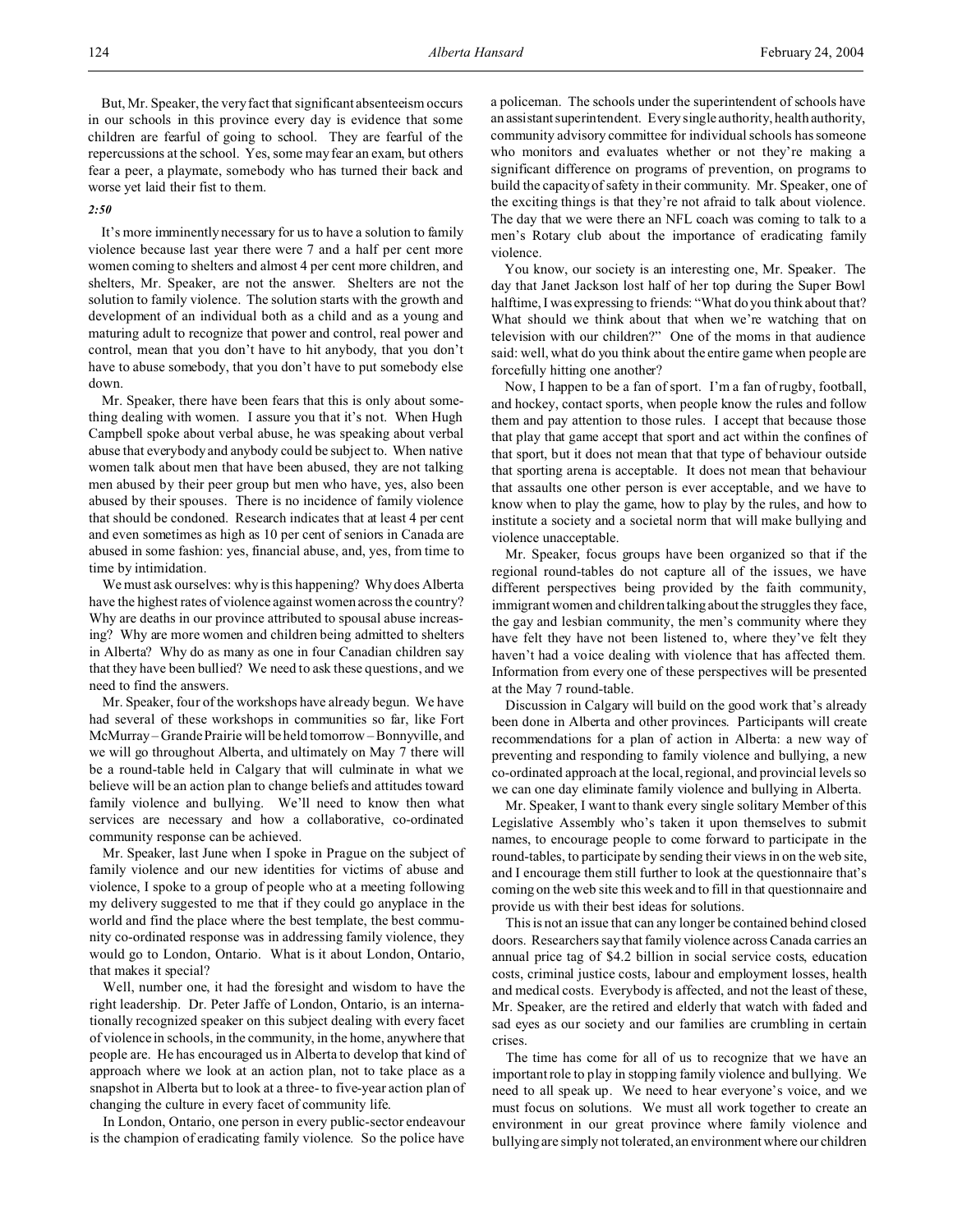have compassion and respect for others, and an environment where they are not scared and not devastated by violence in their homes and communities.

I know that these goals can and will be achieved. The process has already begun, and I am confident that the lives of Alberta's children will be forever changed and improved by the new plan of action that will be formed at the Roundtable on Family Violence and Bullying. Thank you.

**The Speaker:** The hon. Government House Leader.

**Mr. Hancock:** Well, thank you, Mr. Speaker. It's my privilege as well to rise this afternoon to offer a response to the Speech from the Throne that we heard last week from Her Honour the Lieutenant Governor. I'm almost tempted not to speak because of the powerful nature of the speech that we just heard, and I want to say to my colleague how profound her comments were and how important they are to the future of Alberta. Domestic violence, family violence, is a matter which must be brought out into the open and must be discussed, and the round-tables which are currently on are a very significant step forward.

### *3:00*

I did also want to talk about the future of Alberta that we want to have and we want to capture and that we can capture if we can have the human capital of our children and our families developed in the manner of which my hon. colleague spoke so eloquently.

So I do want to speak about the Speech from the Throne that was delivered by Her Honour with the grace and dignity that only she can bring to the task, a grace and dignity in which she offered a message of hope and promise for every Albertan. The speech that I heard spoke to renewed commitment to a better Alberta for our children, our children's children, and, yes, for ourselves. The Speech from the Throne sets the stage for an exciting journey not only for government but for all partners in our community, ensuring that Alberta continues to be the best place to live, work, and visit.

I am personally very excited by the government's direction and in particular our 20-year vision and plan. In many ways it speaks to my own very heartfelt beliefs about what is best for our province and how we can go about ensuring that those good things can continue to happen. If I may, I'd like to take a few moments to share some of my own reasons as to why it's so important for us to embrace this vision of our future and make and execute our plans and take that leap of faith into the next two decades.

The opposition may say that we're being unrealistic looking that far down the road. How can we possibly look 20 years hence? They may say that we ought to be dealing with the potholes of today, but frankly I think it's quite the opposite. We must plan for that seemingly distant future. Why? Because that is our children's future, and our children are the promise of everything that Alberta can be.

As many of my colleagues know, I'm a strong advocate of strategic planning in government. I believe that the past year has been one of the most exciting opportunities that we've had for elected colleagues and appointed officials to participate in the most important process of business planning and strategic planning. In fact, the government of Alberta has been a pioneer in planning. It was the first government in Canada to implement three-year business plans and has been a leader in establishing visible measures of success ever since.

In recent years we've refined our approach to accountability and, even further, are now focusing more strategically on the outcomes for Albertans. There is no question that over the last decade this planned approach to government has worked very well. Thanks to sound strategic thinking and a co-ordinated approach to business we have eliminated the deficit, reduced the debt to a mere fraction of what it once was. Alberta is in an enviable position. As a result of our commitment to hard work and foresight and self-reliance we have some exciting options available to us.

As the throne speech outlined, we're taking the long view in our planning. Over the next 20 years we'll continue to build our communities and foster growth with the same hard work, hope, and optimism that built this province over the last 100 years.

The throne speech outlined four key areas, pillars, that will be crucial to Alberta's continued success: unleashing innovation, leading in learning, competing in a global marketplace, and making Alberta the best place to live, work, and visit. These are all specific areas for action, but they're by no means mutually exclusive. Any action we take in one area will indubitably affect another. That is the nature of the interconnected, pluralistic, modern society that is Alberta.

In the spirit of the time I have available, I don't intend to talk at length about all four pillars, but I'd like to focus my comments on two in particular: leading in learning and unleashing innovation. What better way to ensure a positive and fruitful future for our children than through learning? As the Greek biographer Diogenes said back in the third century, "The foundation of every state is the education of its youth." The same holds true today. Learning is about much more than the acquisition of skills and knowledge. It instills pride and confidence. Learning helps young people achieve their full potential and take on whatever challenges life throws their way. Education lays the foundation not only for future learning but for a life rich with and open to all kinds of opportunity.

The throne speech introduced a truly great initiative. The Alberta Centennial Education Savings Plan Act will help to mark Alberta's 100th birthday with a new program that encourages parents to think about and save for their child's future education, and I hope to speak to that bill in debate in the House, so I won't say more about it here.

I'm also pleased that the throne speech spoke about our young people who are already in the learning system. The increased funding for kindergarten to grade 12 will give our children every possible advantage, and a new community-focused funding framework will enable each school board to more effectively respond to local needs and issues. This fits very well into my view of how we should work in our own communities to address community concerns.

The throne speech also announced new funding for the postsecondary learning system. Thanks to this injection of support we'll have an enhanced apprenticeship system. We'll see new spaces in high-demand programs and greater availability of degreegranting programs. The Campus Alberta quality council is a particularly exciting development, ensuring that the quality of new degree programs will help build an even finer system of adult learning.

That the throne speech talked about education in such detail and at such length speaks to a priority that this government places on learning. We see with great clarity that the future of Alberta and Alberta's children lies in having the best learning system in the world.

Our future health, wealth, and dare I say happiness also lies, however, in innovation. As reiterated in the throne speech, we must unleash innovation in order to continue growing as a province and compete in a changing, increasingly global marketplace. Without a doubt, our children will play a huge role in unleashing the power of innovation. As the future workers, citizens, and leaders of Alberta they hold the key to our creative potential. However, we must also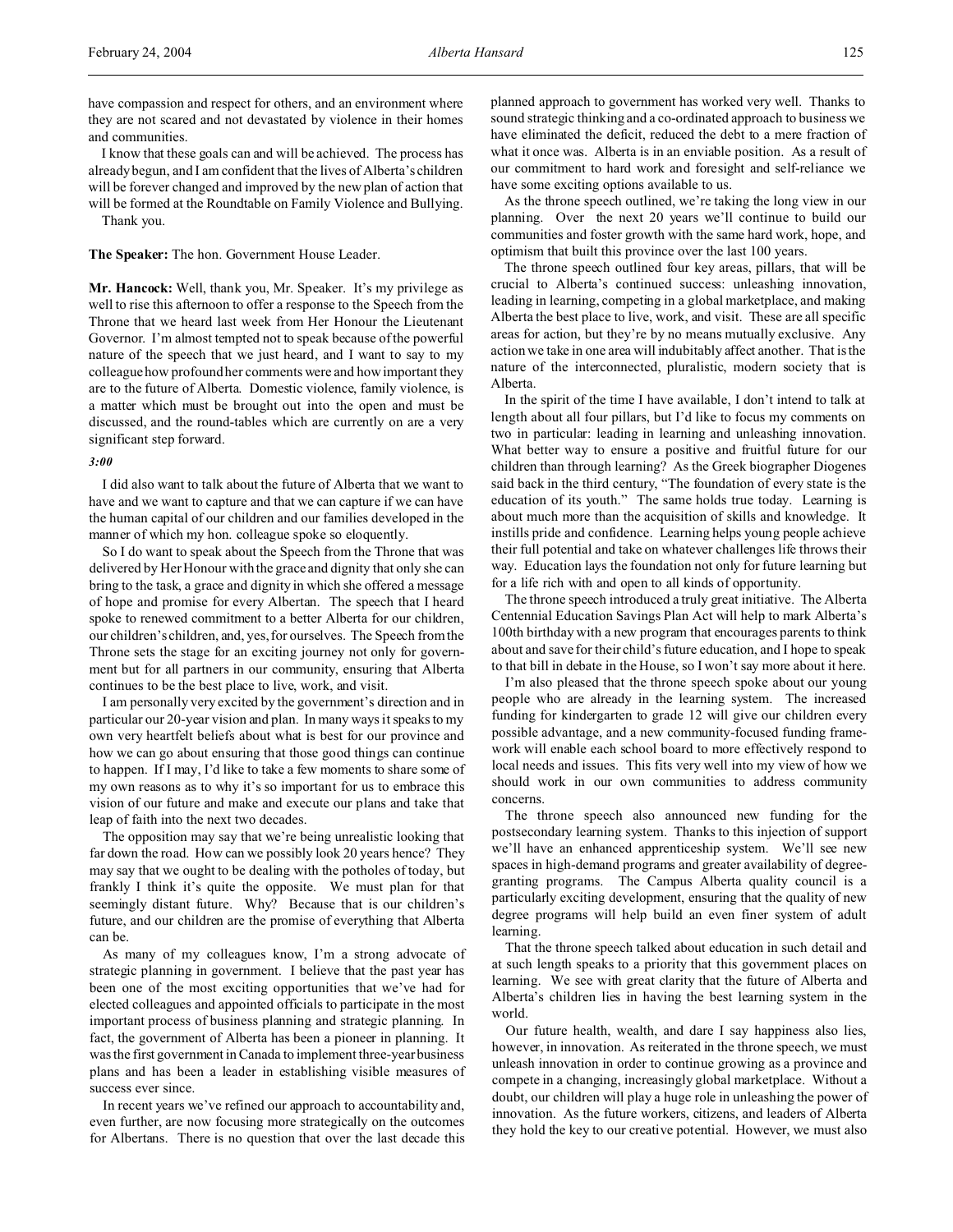act in the present. We must not only discover the entirely new but also find ways to make the most of what we already have.

As business guru Peter Drucker has said, "Innovation is the specific instrument of entrepreneurship." It is "the act that endows resources with a new capacity to create wealth." I think that when Mr. Drucker was talking about resources, he meant all of our resources, including human, natural, social, and other resources. Here in Alberta we're privileged to have an abundance of many. Let's take that abundance and continue to turn it to our advantage.

The throne speech talks about finding new ways to add value to our resources. There are countless opportunities, be they in the more traditional areas of strength like oil and gas or the emerging sectors such as agrifoods. I ask: why would we ship our raw materials before we've had the opportunity to create jobs for people in Alberta? I say: let's keep the money; let's keep the jobs in Alberta for Albertans; let's not be afraid to find new ways to make the most of the great gifts that our land has provided to us. This doesn't mean abandoning our traditions or ignoring the value of things that have worked well and brought us economic reward. What it does mean is being aware of some of the great opportunities that still lie right below our noses.

Innovation has brought us some remarkable inventions and developments, especially in information and communication technology. Where would we be without VCRs to tape hockey games or favourite television shows? How would we get all those wonderful junk e-mails without the great wonder of the ICT world and the Internet?

Seriously, Mr. Speaker, it's innovations exactly like the Internet that have allowed us to unleash our creative powers and reach new heights in innovation. How else could we market Alberta simultaneously to hundreds of countries around the world? We can give literally millions of potential investors, customers, and visitors detailed information about all the opportunities that our province has to offer. We can sell our technical expertise and know-how to any variety of customers globally.

Closer to home ICT has enabled us to develop exciting innovations in education like the LearnAlberta web site, a digital learning environment for Alberta's teachers, students, and parents. Clearly, innovation doesn't have to be about inventing an entirely new product or gizmo. It doesn't have to be about the most amazing thing since sliced bread or about the Internet. Sure, here in Alberta we have plenty of those examples. Just think of the islet transplant program at the University of Alberta and you know what I mean by amazing.

Innovation can simply mean a better process or approach. Our government's three-year business plans are the product of innovative thinking. They may not be thrilling or amazing in and of themselves, but they have led to some thrilling and amazing results. There are endless opportunities for innovation in all parts of our economy and all parts of our society. They lie not only in our traditional areas of wealth generation but in newer areas as well.

The life sciences sector embraces everything from forestry and agriculture to health and water research and bioenergy. Many of these sectors also have, in fact, a long history in Alberta. For example, the forest industry has long been a foundation of Alberta's economy. So has agriculture. How many of our ancestors, the founding fathers and mothers of the province of Alberta, were farmers? But what is new and innovative is how things are being done. Thanks to groundbreaking research and truly creative thinking some of the most exciting innovations we're seeing today are coming from these sectors.

Forestry has evolved from a commodity-producing industry to a highly diversified economic sector that exports a variety of valueadded products around the world. New technologies have played an important role in that diversification by enabling the automation of manufacturing processes and, indeed, in new products.

## *3:10*

The agriculture sector, the true life part of our economy, is continuing to branch out into exciting new areas of research and food and agricultural product processing. These industries are growing and thriving thanks to the spirit of innovation. They are pursuing new knowledge, ideas, and markets with the firm belief that we can compete in a changing world. Mr. Speaker, that's why I was delighted to hear the throne speech refer to a new life sciences institute that will co-ordinate research in these sectors. What better way to ensure that the innovative power of Albertans can be successfully unleashed? What better way to continue our evolution towards a knowledge economy than to support the creation of new knowledge?

Which brings me back to my original comments about education and learning. Education and learning are the foundations for all of this. Whether it's the scientist investigating the potential of nanotechnology in fighting diseases or the entrepreneur looking at new business processes or the child learning how to read and write for the very first time, learning is ultimately the key to our future success as a province. Yes, it can be difficult to keep an eye on the long term while we're busy fixing potholes or reacting to the latest crisis. Learning is a lifelong process, and I think we can learn to be an even better Alberta.

Mr. Speaker, as the throne speech showed us, we can learn to be a better Alberta by taking the long view, by looking ahead to the next generation, by having the courage to face the future with optimism and hope. Alberta is already a great place to live, work, and visit. It is a land of opportunity that competes successfully in many areas of the world stage. It is a province where we embrace innovation and know that learning is paramount. Thanks to our strong convictions, a formidable work ethic, uncompromising values, and selfreliance we've done exceptionally well over the last 99 years and especially well over the last 10.

Thanks to our very recent efforts we now have in place a 20-year plan for the future of Alberta and the future of our children. It's a plan to guide government, business, educational institutions, communities, service providers, and all partners and, most importantly, everyday Albertans. It's a tool to help us all understand where we are going and what we have to do in order to get there.

Twenty years? The throne speech is talking about two decades. How can we possibly think that far ahead? It's easy. We look to the horizon. We take our inspiration from the generations of Albertans who have gone before us and, may I add, a truly inspirational Albertan among us now, Her Honour the Lieutenant Governor. We take that leap of faith. We shoot for the stars. We look to the heavens for guidance and inspiration while sowing the seeds of success with our feet firmly planted on the ground.

Thank you, Mr. Speaker.

**The Speaker:** I take it that the hon. Government House Leader adjourned the debate with the words at the conclusion of his debate.

[Motion to adjourn debate carried]

head: **Government Bills and Orders Second Reading**

## **Bill 5 Family Support for Children with Disabilities Amendment Act, 2004**

**The Speaker:** The hon. Member for Red Deer-North on behalf of the hon. Minister of Children's Services.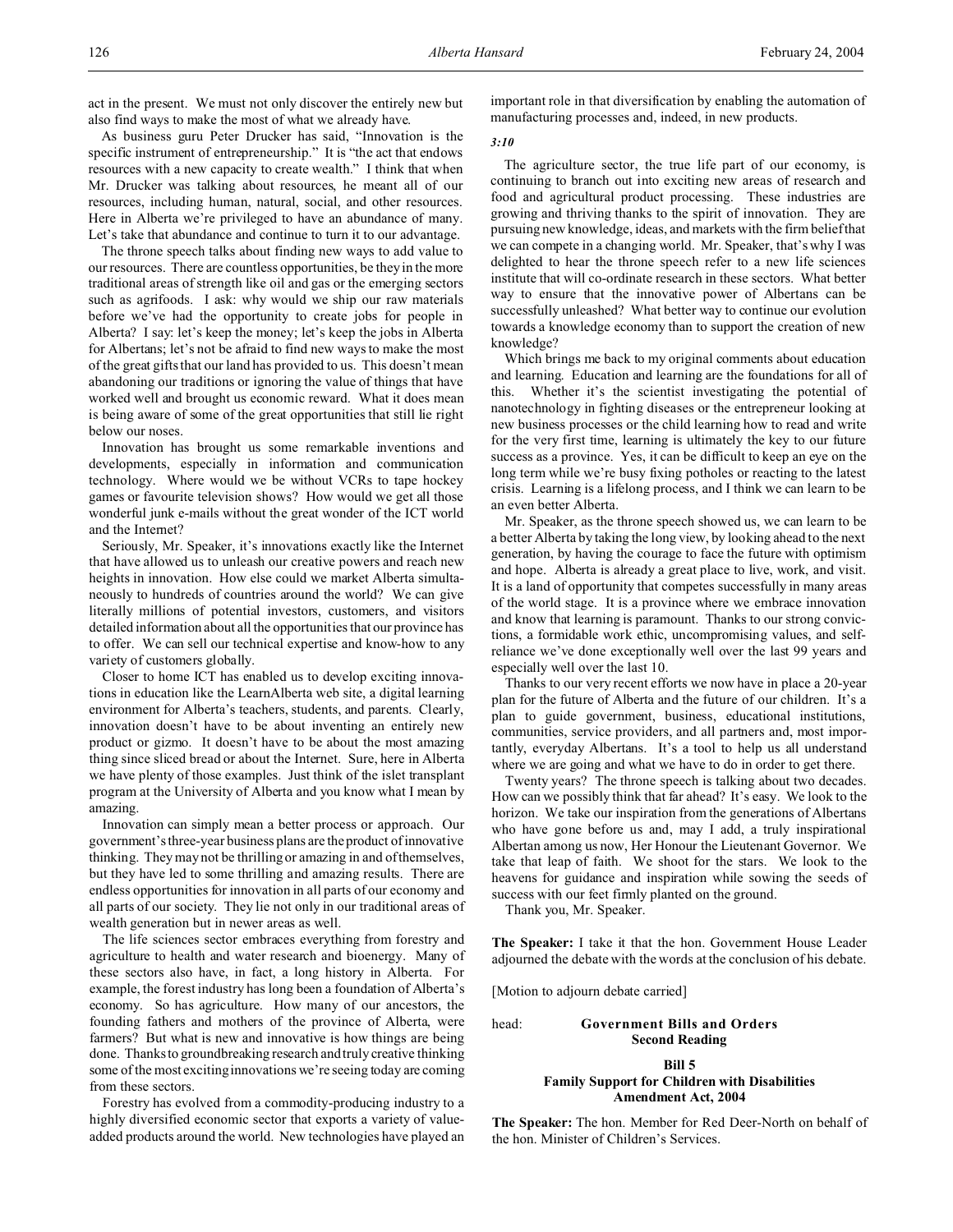**Mrs. Jablonski:** Thank you, Mr. Speaker. I'm very pleased to begin debate on Bill 5, the Family Support for Children with Disabilities Amendment Act, 2004. The act outlines five minor amendments to the Family Support for Children with Disabilities Act brought forward during the spring session in 2003. The amendments address minor issues that were identified while regulations were being developed for implementation of the new act.

As you know, this legislation is the first of its kind in Canada because it provides separate and distinct legislation to cover services for children with disabilities. The first amendment is to the definition of disability. This amendment will clarify and broaden the definition. Currently, disability is defined as a chronic developmental, physical, sensory, mental, or neurological impairment other than a condition or impairment that is primarily a medically treatable illness. The proposed change is to clarify that a medically treatable illness means a condition for which the primary need is for medical care or health services to treat or manage the condition. However, when that medical condition significantly limits the child's functioning in daily life, then the child would be eligible for services. An example might be where a child has cancer and is undergoing treatment. The child's functioning in daily living might require additional supports and services.

Another amendment includes changing the phrase "therapeutic services" to "child-focused services." The word "therapeutic" is more commonly associated with health-related services, which is not the intent of this act. "Child-focused services" more accurately describes the kinds of supports and services that will concentrate on a child's individually assessed needs.

A new addition will require that the director appointed under the act and the appeal panel consider a family's specific circumstances as set out in regulations when making decisions that affect services to be provided. The amendment provides candour respecting the factors that are to be considered when the director and a family negotiate the levels and kinds of services to be provided.

Another new addition to the act will stipulate a residency requirement for children and families receiving services under the act. To be eligible for supports and services under the act, the director must be satisfied that a child has Canadian citizenship or permanent residency within the meaning of the Immigration and Refugee Protection Act (Canada) and ordinarily resides in Alberta. This includes refugees because they can apply to become permanent residents.

A further new addition to the act will provide that a parent under the age of 18 may enter into a valid contractual agreement regarding supports for their disabled child. This amendment ensures that young parents have access to the same supports and services.

These are the Family Support for Children with Disabilities Act amendments proposed in Bill 5.

Thank you, Mr. Speaker.

**The Speaker:** The hon. Member for Red Deer-North participated in second reading. Unfortunately, the hon. member has not moved the motion for second reading, which would be helpful. As 20 minutes is allocated, I will recognize the hon. Member for Red Deer-North again to perhaps exercise that motion.

**Mrs. Jablonski:** Thank you, Mr. Speaker. I move second reading of Bill 5.

**The Speaker:** The hon. Interim Leader of the Official Opposition.

**Dr. Massey:** Thank you, Mr. Speaker. I'm pleased to have the opportunity to make a few comments on Bill 5, the Family Support for Children with Disabilities Amendment Act, 2004. I think that as the Member for Red Deer-North has indicated, the proposed changes to the act are minor although not insignificant, especially with respect to the first amendment, which has to do with the definition. We had some discussion about definition when Bill 23 was before the House and had raised some questions at that time in terms of the narrowness of the definition and so are pleased that what we have before us is a broadening of the definition and the youngsters that can now be included as part of the act.

For those who are not working with the act on a daily basis, I think it can still be somewhat unclear as to exactly who the definition applies to. The speaker from Red Deer-North gave us an example of a youngster with cancer as being someone who would be included under a chronic condition that "significantly limits a child's ability to function in normal daily living." The way the definition is written, it almost requires an accompanying list of examples so that it is clear to parents exactly where their youngsters fit into the act. I'm assuming that "disability" means, for instance, cerebral palsy, that those are ones that we intended originally to have included under the act. I have questions, then, about youngsters with autism. Are they, too, included under the first part of the act?

As I said, it does raise some questions. In trying to make that distinction between those that are getting medical care yet it's a condition that's chronic and the other youngsters, I'm not sure that it still is as clear as it potentially could be, Mr. Speaker.

### *3:20*

The other changes. It was really around the definitions of "disability" that we had some concerns raised by some groups that were interested in the legislation the last time, Mr. Speaker. The concern then was that it medicalized disabilities and re-established a medical model of dealing with disabilities, and I think that the intent and the impact of what happens when this bill is passed will allay those fears, that there will not be that same concern. But I'm still worried that when a parent reads this act, there are going to be some questions in their minds about which children are eligible.

Another comment, Mr. Speaker – and it's more of a question, I suspect – is about the notion of residency and the qualifications of what is a resident of Alberta and how this affects, for instance, youngsters from the Northwest Territories, those jurisdictions that have youngsters that receive services in the province at this time. Does it in any way affect any of those agreements? Is service to those children still going to be available?

I think that other than those two concerns, still some concern about the clarity of the definition and concerns about residency, the other changes are minor. I think there's some benefit to changing the term to "child-focused services" and removing "therapeutic services."

Thanks, Mr. Speaker.

**The Speaker:** Hon. members, if I recognize the hon. Minister of Children's Services, this now closes the debate on second reading of this bill. Are there any other additional members who wish to participate at second reading? There being none, then the hon. Minister of Children's Services.

**Ms Evans:** Thank you, Mr. Speaker. I'm pleased to respond to the questions that have arisen from the Leader of the Opposition in this way. "Child-focused," in light of the protocol that has been signed between Children's Services and the health minister and the Learning minister, incidentally, will help in the following way. If a child is sick, acutely ill with cancer or with any other disabling circumstance, then they are treated under the health model, under the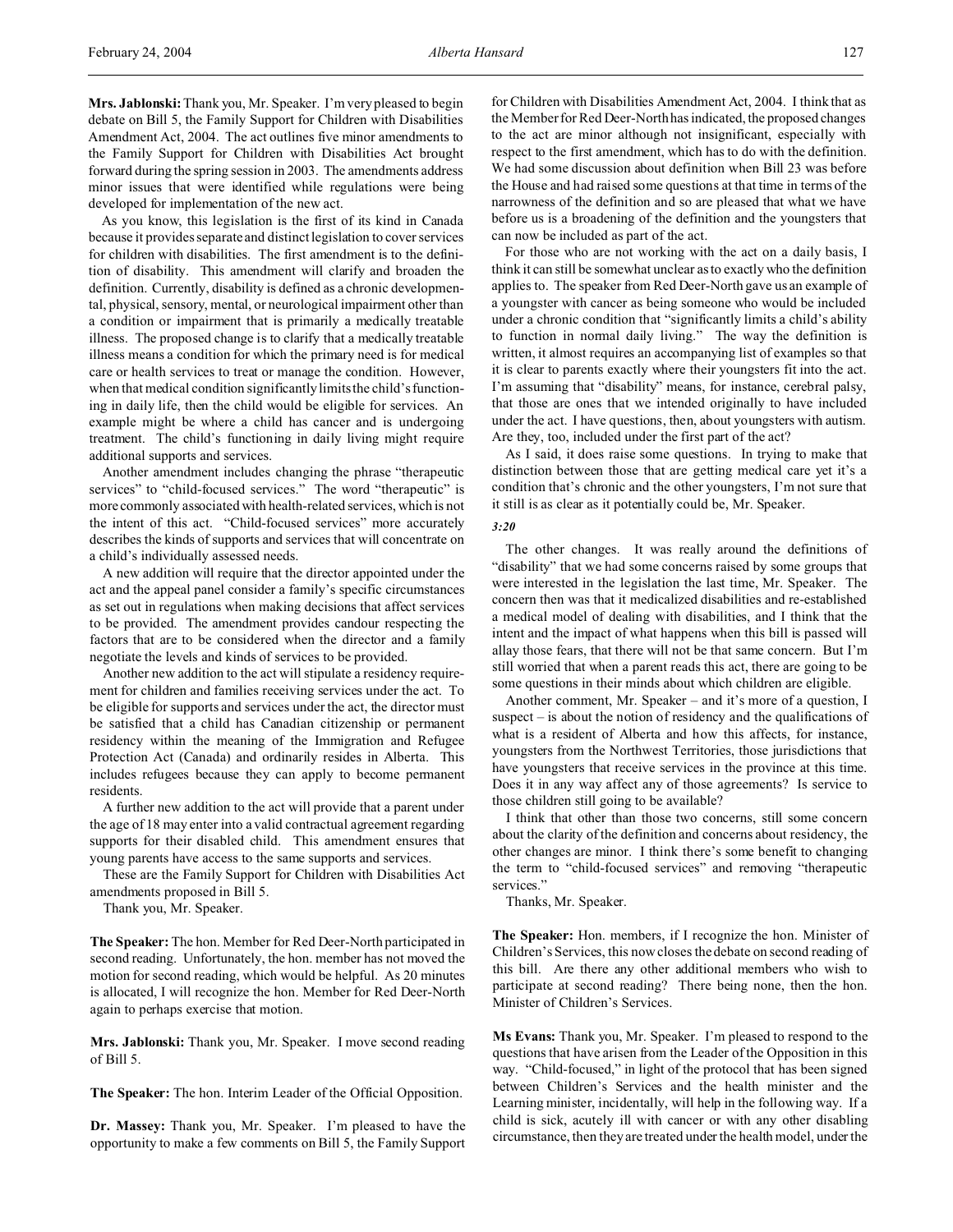therapeutic model, but when at such time they are no longer acutely ill but considered chronically ill, then they will move to the Children's Services supports for their lifestyle on an everyday living basis.

So the circumstances will be that the child doesn't have an overlap in care but has the appropriate health care where Health and Wellness is the dominant provider, and then when Children's Services would retain the respite capacity assistance for counselling and therapy, those kinds of ongoing circumstances that would help children with disabilities, that's when Children's Services will be involved. The fear of having it too confined to the therapeutic model is why, as you have properly noted, the broader, child-focused model. We have spent an extensive period of time, in fact extended that time to the end of February, so that we can consult with not a few parents but all of the parents. All of the parents, through either their association or through focus groups or through regional discussions, have been contacted asking them for their comments and feedback on it.

Now, here's what I expect at the end of the day. Prior to proclamation we have to do a proper assessment to make sure that we are looking after each child. There are many children that receive smaller amounts on a monthly basis in support to the families that I would call respite or some babysitting assistance, sometimes some transport assistance for particular situations, but by and large their amounts of reimbursement for handicapped services are small. On an annual basis they would probably equate to between \$6,000 and \$8,000. That is by far the bulk of the children that will be served by this legislation.

Then there is another group that I would define as certainly needing more supports, certainly needing a greater level of support on a consistent basis, and with every one of those groups and those in that group – there may be probably about 1,500 of those children – I think it's imminently reasonable for those parents to expect that we would look at their circumstance on an individual basis, see whether the supports were sufficient to enable that child to achieve to his or her full potential, and make sure that whether it's an occupational therapist or counsellor, speech pathologist, they have the supports that were required for their own unique, special disability.

We have probably in the neighbourhood of 300 to 400 that would be severely complex cases, that would really require some intensive review. Now, for those children, while there will probably not be very much change at all that might happen with them, some might receive a little more service. It's not intended that people would receive less service under this legislation but child-appropriate services and provision for those services.

One in the area of the hon. member representing St. Paul, for example, was a child that was coming back and forth to Edmonton, and because they hadn't received the proper rejection by the school authority, they weren't eligible for certain supports from Children's Services. Well, we changed that. There's no reason to punish parents because they deserve something but haven't followed the process or don't have an understanding of the process. That to me is not the way to administer a program.

So this piece of legislation, along with an implementation plan, we are making very specific in two ways. One, to support the parent and the child. That is a given. Second, to support the culture within that children's authority so that the people that are performing the assessments of children that need supports have an understanding, a compassion, as comprehensive understanding of the medical needs as they should have in order to make a proper assessment, and extra supports to make that assessment workable for the child. I would say to all members of this House that if you find out that that isn't

being done in any situation, well, I will be very pleased to make sure that it is done, because I think we're making it eminently clear that those people need to have that support.

Mr. Speaker, if I may for just a minute. These are God's children, and whether we chose to have a child with a disability or not, they deserve every bit the same opportunity that any other child does in Alberta. I am proud that this legislation and the support by this Assembly, by everyone, is going to enable us to get that in the future.

On the matter, finally, of the immigrant child this will not affect those coming out of the Northwest Territories. Our agreements will stand; our supports will stand. This will simply mean that people can't shop for Alberta because they suddenly realize in another state, another country that this is the best place if you have a child with some kind of disability to land and to get those services. We want those families to be resident, to be contributing members of society in Alberta, to understand that their child, then, will qualify but certainly not just to ferry themselves across the border for services by what used to be handicapped children services and now will be resources for children with disabilities.

So I can assure this Assembly at the close of second reading that the intent of these amendments is to clarify; the intent of these amendments is to be inclusive, of making sure the children receive the proper supports for their medical condition; and the intent of these amendments is to be sure that they serve Alberta children and Alberta children only unless there is an agreement that has been accepted by the government of Alberta either through Health and Wellness or through Children's Services to serve those children that we have so many of in the Northwest Territories and beyond.

#### *3:30*

**The Speaker:** Well, hon. members, rather unique. We now have a question and answer/comment period under StandingOrder 29(2)(a), should there be questions you wish to direct, in this case, to the last speaker, being the Minister of Children's Services.

[Motion carried; Bill 5 read a second time]

## **Bill 11 Alberta Personal Income Tax Amendment Act, 2004**

**The Speaker:** The hon. Member for Lac La Biche-St. Paul.

**Mr. Danyluk:** Thank you very much, Mr. Speaker. It is my pleasure to move second reading of Bill 11, the Alberta Personal Income Tax Amendment Act, 2004.

The Alberta Personal Income Tax Act gives the province the authority to collect personal income taxes in Alberta. These amendments will make some technical changes to the provincial act so that it stays consistent with federal legislation and will make some clarifications that ensure that the act reads the way it is administered and meets our policy goals. There are three aspects that I wish to address in particular: the wording used to calculate the tax liability of nonresidents in section 6(5); the administration of the foreign tax credit, particularly as it is affected by the federal Income Tax Act; and thirdly, changes needed to reflect changes made to the Alberta Corporate Tax Act, as there are some references that cross over between the two pieces of legislation.

Calculating the tax liability. The Personal Income Tax Act in section 6(5) calculates the tax liability for nonresidents. The term "taxable income earned in Canada" is defined earlier in section 5. We need to clarify in section 6(5) that the tax liability of nonresidents should be based on the term in section 5. So the same wording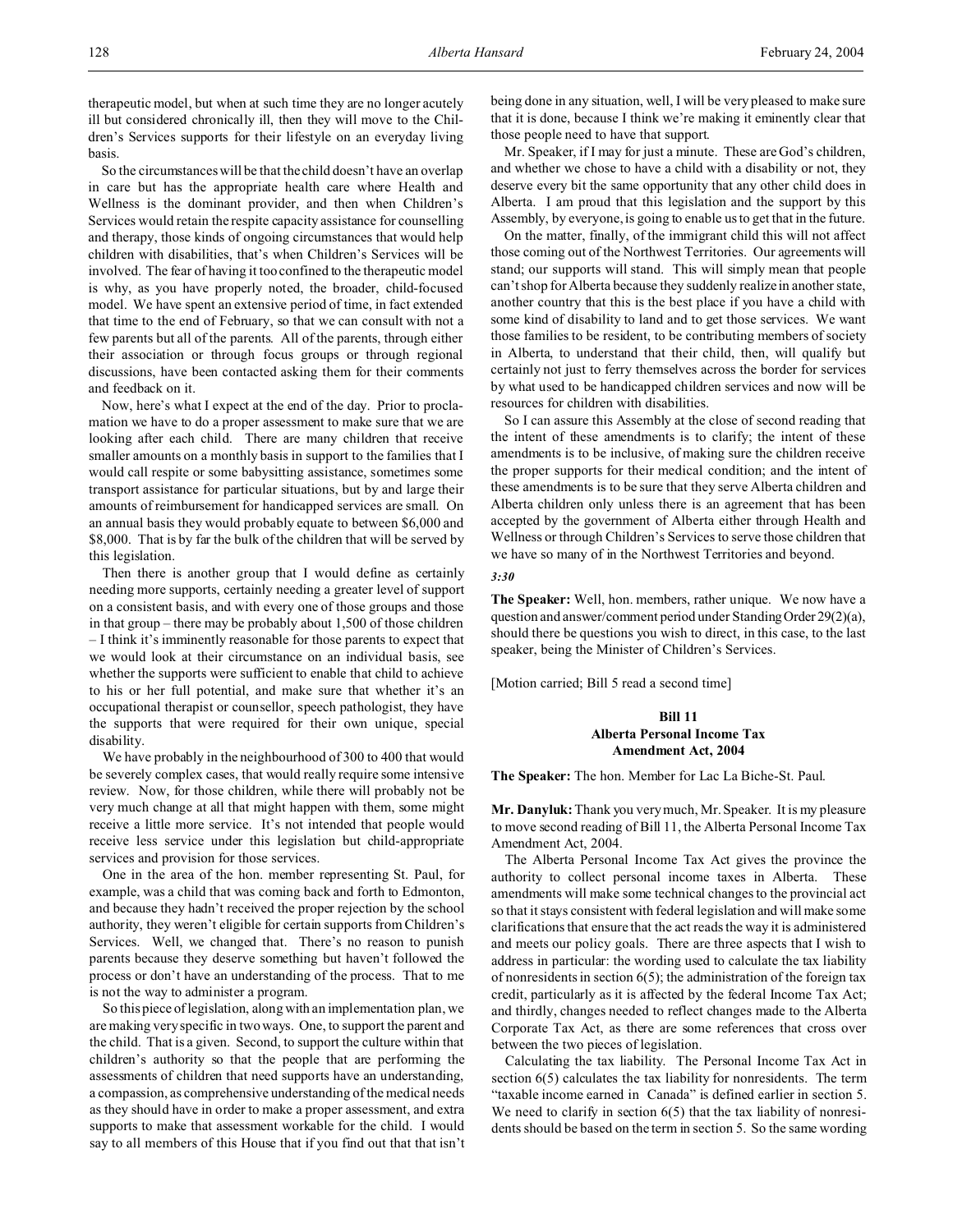should be used in both sections. Section 5 uses the words "individual's taxable income earned in Canada." Section 6(5) reads: "the individual's taxable income for the year earned in Canada." It needs to be amended to ensure that the defined term "taxable income earned in Canada" is not separated by the words "for the year." So the new provision would read as follows: "the individual's taxable income earned in Canada for the year."

The foreign tax credit in section 23 will be amended in a number of ways including: to parallel federal amendments and legislation to ensure that the credit is not denied unintentionally when an individual pays tax in more than one foreign jurisdiction, to prevent the credit from being unintentionally reduced by business income taxes paid to the federal government, and to ensure that individuals are not disqualified from the credit due to death.

The first issue to address relates to calculating foreign tax credits when an individual pays tax in more than one jurisdiction. Under section 126 of the federal act an individual is required to calculate a separate foreign tax credit for each country. However, some of Alberta's legislation treats all the foreign countries as a single group. As a result, the nonbusiness income tax paid to one particular country is reduced by the total of all federal foreign tax credits that have been claimed under the federal act for all countries. This has an effect of reducing the provincial foreign tax credit and causing a person to pay higher taxes than they should be paying under the intent of the policy.

The proposed changes ensure that Alberta's foreign tax credit, like the federal credit, is calculated on a country-by-country basis so that the provincial foreign tax credit for a particular country is not reduced by the foreign tax credits claimed for other countries. Changing our legislation in the way proposed ensures that an individual who is due a foreign tax credit receives it.

The second issue to address under the foreign tax credits will ensure that an individual's Alberta foreign tax credit deals only with nonbusiness income taxes as was originally intended. Under the present wording of the Alberta act, businesses' income taxes included in the calculation of an individual's special foreign tax credit will reduce the amount of an individual's Alberta foreign tax credit. Given that the provincial credit does not include taxes paid on business income, reducing our credit by the portion of the federal special foreign tax credit that relates to business income unduly penalizes Albertans.

These changes would ensure that an individual's Alberta foreign tax credit for a year is worded in such a manner that any business income taxes included in the calculation of an individual's special foreign tax credit do not affect the calculation of an individual's Alberta foreign tax credit. This will ensure that an individual's Alberta foreign tax credit deals only with nonbusiness income taxes as was initially intended.

Finally, the current wording around a foreign tax credit may unintentionally deny the credit in the event of an individual's death. You know the old saying that only two things in life are certain: death and taxes. I admit that this is the odd part of the law, but from the point of view of the tax collector you're not officially dead until your last tax return is filed. It's a fact of life.

Suppose that Bob Jones, an Alberta entrepreneur, earns nonbusiness income in United States and pays \$300 tax on this income to the federal and state governments in the United States. Bob also pays federal and provincial tax on this income in Canada. To remove this double taxation, the government of Canada and Alberta provide foreign tax credits. Assume that if Bob lived till December 31, he would qualify for a federal tax credit of \$250 and a provincial credit of \$50. Under the current wording in the provincial act an individual must be a resident of Alberta on December 31 to qualify for the

provincial credit. The way the act reads now, if Bob died on December 30 of the year, he would not be a resident of Alberta on December 31. He would receive his federal credit, but he would be denied his \$50 provincial credit. This amendment ensures that Bob will receive the provincial credit. I should mention that the act has been administered as though this change were already in effect, so there have been no denials of credit that we are aware of.

Changes to the corporate tax calculations made under the Alberta Corporate Tax Amendment Act, 2003, Bill 41 of last session, will need to be reflected in the Personal Income Tax Act. Currently, the Alberta royalty rebate in the Personal Income Tax Act is based on the royalty deduction in the Corporate Tax Act. In particular, the personal act directly references the definition of attributed Canadian royalty income in the Corporate Tax Act. The royalty tax deduction was amended to replace the attributed royalty income definition with the new pooling type concept.

*3:40*

Further, the act unintentionally denies the rebate to nonresidential individuals. Due to the changes in the Corporate Tax Act the methods of calculating the royalty rebate in the personal act is unclear as the act references concepts that no longer exist in the corporate act. Consequently, amendments are required to reflect the changes made in the Corporate Tax Act. These changes will ensure that nonresident individuals are not intentionally denied the tax credit.

Mr. Speaker, the changes proposed in this amendment act will serve to clarify aspects of the Personal Income Tax Act and will ensure that tax credits are not denied to individuals unfairly. I urge all members of this Assembly to support Bill 11.

Thank you.

**The Speaker:** The hon. Member for Edmonton-Ellerslie.

**Ms Carlson:** Thank you, Mr. Speaker. I'm happy to have an opportunity to speak to Bill 11, the Alberta Personal Income Tax Amendment Act, 2004. It's such a good example of how this government has participated in sloppy legislation over the years. If they had done their work properly in 2000 and gone through their reviews . . . [interjection] It's very true. You can get up and debate this if you want to.

Had they compared it to the federal legislation at the time, had they even just had a grammar check on their computer systems, they would have seen that they needed to make some necessary changes at that time. We don't need to be coming back here four years later to close loopholes that should have never been put in place in the first place. It's a matter of taking all those great numbers of people that you have in the departments over there and having them take a look at the legislation closely. Time after time we come into this Legislature and waste our time by having to clean up sloppy legislation, and this is just another example of that.

We will support this bill because it's very necessary, but I can't, in principle, not speak to the problems that are in this bill for no other reason than that someone didn't do their job.

So that's all I have to say on this piece of legislation.

**The Speaker:** The hon. Government House Leader.

**Mr. Hancock:** Thank you, Mr. Speaker. I wasn't intending to participate in debate, but I can't let those comments go by without indicating that in Alberta and particularly within this government we have some of the finest draftspeople and legislative planners that there are. They happen to be resident in the Department of Justice,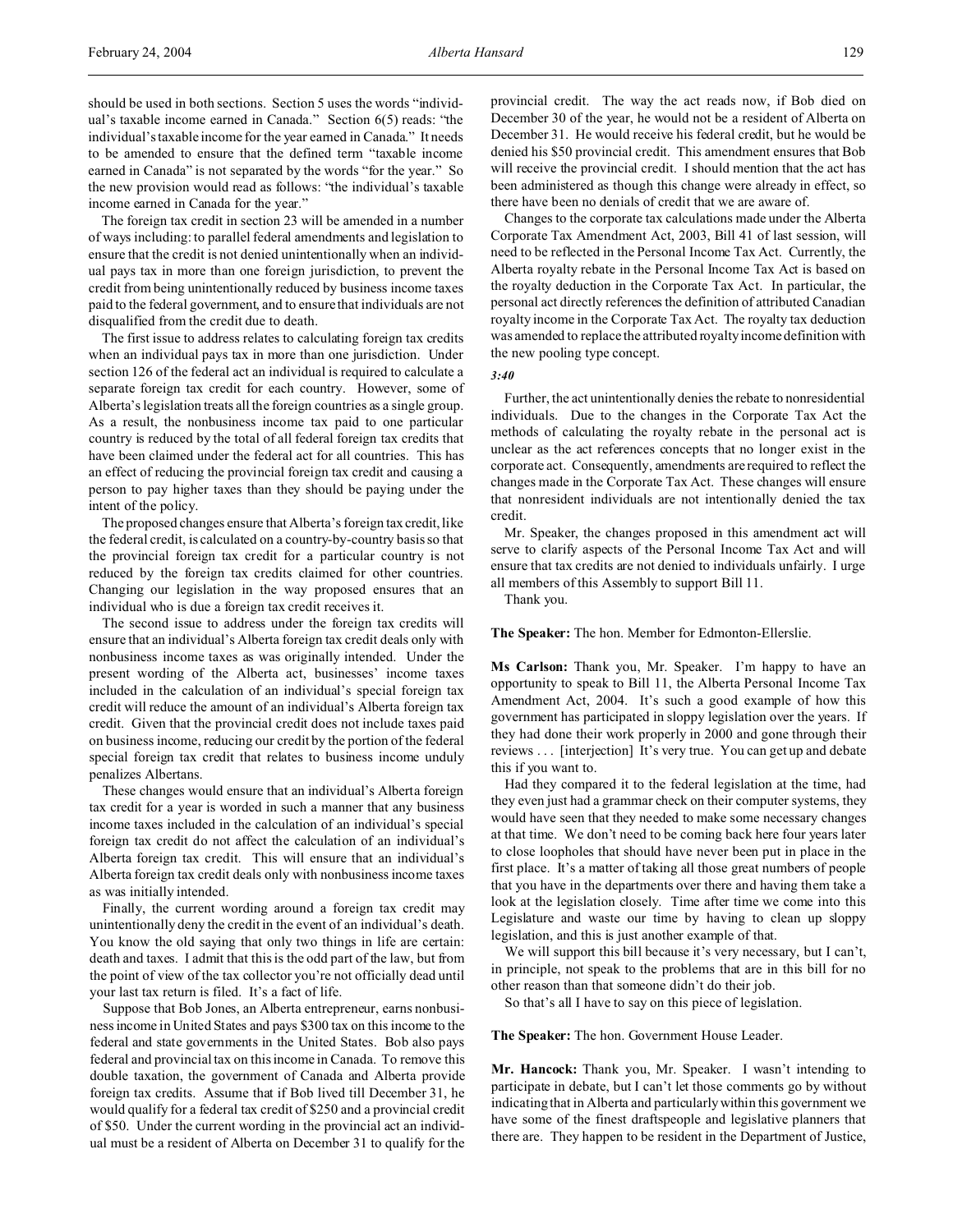and the staff is led by Peter Pagano, an incredibly talented group of people who work very, very hard for the people of Alberta in drafting legislation.

I've had the opportunity of chairing Leg. Review over the years, and now it's chaired by the Deputy Government House Leader. I still attend it, and I'm constantly amazed at the ability of the people in legislative drafting to be able to do the intricate work and the detailed work that they do. I don't think it's appropriate to malign their work in the manner that was done just now in this House.

In fact, federal tax legislation changes almost yearly, and it is a constant of every provincial government in this country to constantly work to align provincial tax statutes with federal tax statutes. There is no sin in that. There is no sin in the timing. There is no sin in the question of whether or not we are bringing an act forward now to align with the federal act.

It is entirely inappropriate, Mr. Speaker, to malign the good work of the people who work for this province in a very, very strong and ethical manner, a very competent manner in drafting legislation.

**The Speaker:** Standing Order 29(2)(a) is available for five minutes should it be requested by any hon. member.

There being none, we can proceed with the continuation of the debate.

There being none, I call on the hon. Member for Lac La Biche-St. Paul to close the debate.

**Mr. Danyluk:** Mr. Speaker, I just want to say that I believe that the legislation that is being proposed is to have increased clarity and to parallel current administration and ensure consistency with federal legislation, and I think that's what this does. So with that, thank you, Mr. Speaker.

[Motion carried; Bill 11 read a second time]

# **Bill 3 Architects Amendment Act, 2004**

**The Speaker:** The hon. Member for Olds-Didsbury-Three Hills.

**Mr. Marz:** Well, thank you, Mr. Speaker. I'm pleased to rise today to move second reading of Bill 3, the Architects Amendment Act, 2004.

I'd like to acknowledge the significant contribution of the architect profession in the development of the proposed amendments. Representatives from the Alberta Association of Architects worked closely with the staff of Alberta Human Resources and Employment to identify these amendments, that improve the Architects Act.

The proposed Architects Amendment Act was developed to allow licensed interior designers and members of the Association of Professional Engineers, Geologists and Geophysicists of Alberta, or APEGGA, as most of us know it by, to have a restricted scope of practice within this province's architectural profession. The Alberta Association of Architects supports the amendments proposed in this bill. In addition, stakeholders from government, private industry, other professional associations, and academic institutions all support the proposed amendments. These amendments ensure that licensed interior designers and those APEGGA members who perform such restricted architectural services adhere to the high standards of professional practice and safeguard the interest of all Albertans.

[Mr. Shariff in the chair]

The proposed Architects Amendment Act has eight sections, which are as follows. Section 1 provides the authority to amend the Architects Act. Section 2 includes definitions for persons who are either a licensed interior designer or a restricted practitioner in the act. Section 3 authorizes licensed interior designers to perform specific architectural services as defined in the Architects Act supporting regulations. Section 4 amends the council membership provision by adding that a licensed interior designer shall be elected to serve on the association's governing council. Section 5 establishes regulation-making powers in defining the practice of interior design and specifying the registration, continuing education, and professional conduct requirements for licensed interior designers. Section 6 provides for persons who are restricted practitioners to be included in the association's register of members. Section 7 establishes the registration, certification, and licence renewal requirements of APEGGA members who are authorized to become restricted practitioners. Section 8 specifies that this act comes into force upon receiving royal assent.

So, in conclusion, Mr. Speaker, the amended Architects Act establishes clear registration, certification, and accountability requirements for licensed interior designers and other restricted practitioners providing specific architectural services to Albertans. I would ask for the support of this Assembly in passing this act.

Thank you.

**The Acting Speaker:** The hon. Member for Edmonton-Mill Woods.

**Dr. Massey:** Thank you, Mr. Speaker. I'm pleased to have the opportunity to make a few comments about Bill 3, the Architects Amendment Act, 2004. The substance of the bill deals, as the mover has indicated, with the profession of interior design, and I think it's a long overdue move to have this section of the act amended and for the inclusion of interior designers to be here.

If you look at the profession and the responsibility that they hold with respect to improving the quality of life and the responsibility that they take on with respect to designing spaces that protect the health of citizens and the public, and that they have a responsibility with respect to safety and, as I said, the welfare of the public, it's a rather large responsibility, and it's appropriate that they would be governed and conduct their affairs as many other professions in this province do.

They conduct a wide range of services, and rather than the view of the current television craze of the Designer Guys and the others that we sometimes get from television, I think they provide a very serious and much-needed service to the province.

### *3:50*

They, as I said, have the responsibility in terms of preparing drawings and specifications for interior construction, the selection of materials and finishes, the space planning of furniture and equipment. They have to collaborate with other professionals with respect to mechanical, electrical, and load-bearing design. They have to be aware of regulations that affect the environment of the building, and they have to be deeply involved in trying to evaluate and solve environmental and space problems.

So they have an important responsibility, and as I said, it's appropriate that they will now be under the act and that the provisions for the governance of their profession are included in the bill before us this afternoon.

Thank you, Mr. Speaker.

**The Acting Speaker:** The hon. Member for Edmonton-Ellerslie.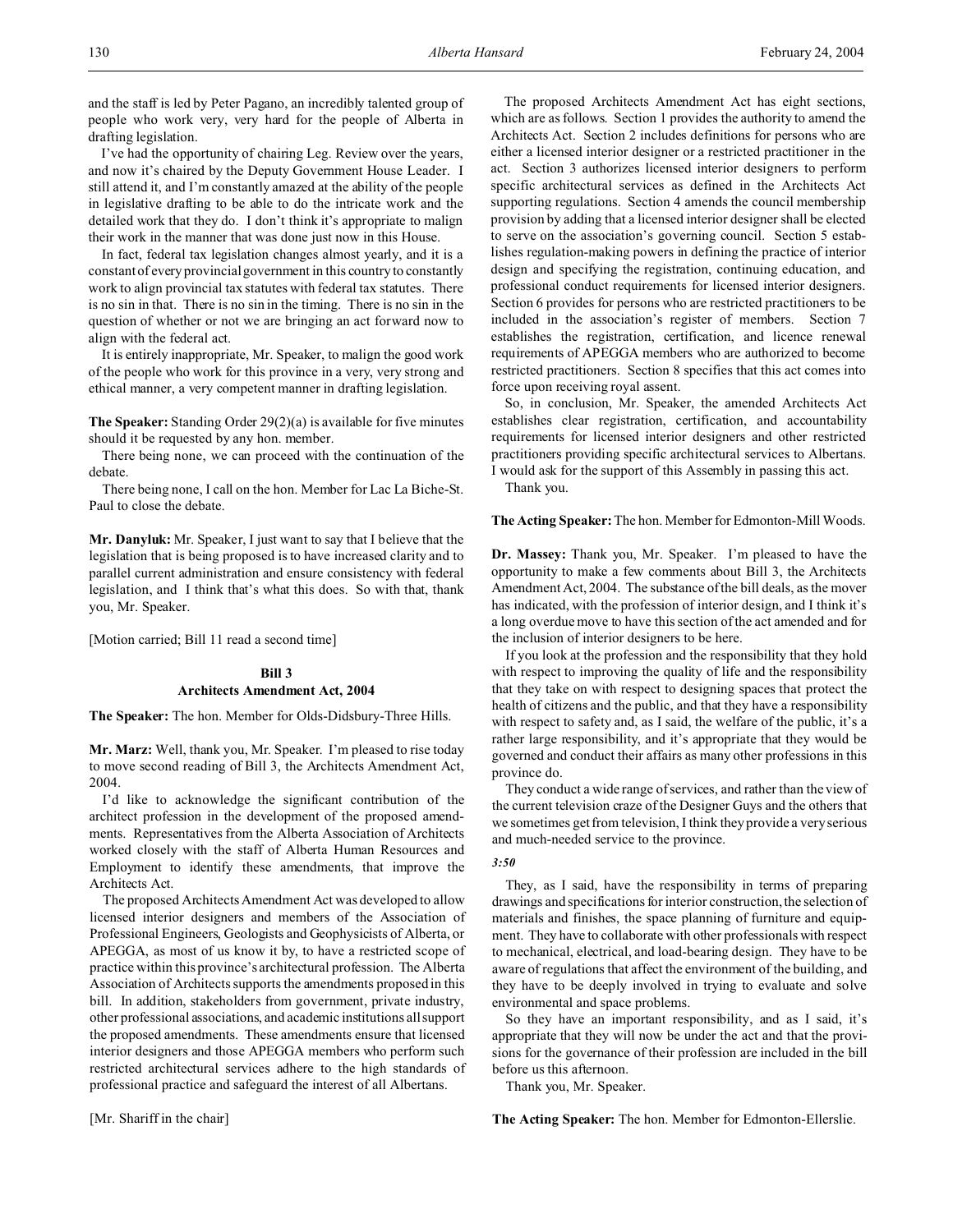**Ms Carlson:** Thank you, Mr. Speaker. I also support this particular bill. It certainly is something that the Association of Architects has been asking for, and we've been seeing some requests from the interior designers associated with this association to also have this legislation brought forward.

It's good to have the rules outlined in terms of what they can and cannot do, and it's also very good now for interior designers to be a part of the council. One can now be elected to be a member, so that brings a perspective that will represent all of those people who are members of the Alberta Association of Architects.

We have not received a single complaint from anyone, either architects or interior designers, on this particular bill, and it will receive support.

Thank you.

#### **The Acting Speaker:** Standing Order 29?

Anybody else wish to speak on the bill? The hon. Member for Olds-Didsbury-Three Hills to close debate.

**Mr. Marz:** Thank you, Mr. Speaker. I have nothing to add except to thank the previous speakers for their support of the bill and hope that all the other members would support this.

Thank you.

[Motion carried; Bill 3 read a second time]

# **Bill 2 Black Creek Heritage Rangeland Trails Act**

[Adjourned debate February 19: Mr. Mason]

**The Acting Speaker:** The hon. Member for Edmonton-Ellerslie.

**Ms Carlson:** Thank you, Mr. Speaker. I'm happy to respond to Bill 2, the Black Creek Heritage Rangeland Trails Act. We heard some eloquent speeches from the Minister of Community Development and the Minister of Government Services on this bill Thursday last. They spent a great deal of time talking about and congratulating themselves on what a great job they'd done in the area of protecting the land. Insomuch as the land is protected, it was a great job. So I would like to congratulate them on having created a nationally significant protected area in the Whaleback and designating the Black Creek as heritage rangeland and also the other piece of rangeland that's adjacent and somewhat inserted into the Black Creek heritage rangeland, which is the Bob Creek wild-land.

Good work was done on that. They worked on this for a number of years starting in 1999 to get these areas designated under the special places program. Since then, they've put a management plan in place, which was also a very good thing. It states that

the primary goal of the Wildland and the Heritage Rangeland is as follows: To preserve the natural heritage (i.e., soil, flora, fauna, landscape features, and natural/ecological processes) of the two protected areas in perpetuity. Other provincial protected area program goals (i.e., heritage appreciation, outdoor recreation, heritage tourism) are [very much] of secondary importance.

And that's as stated in the government's own documentation with respect to these particular protected areas. "The heritage appreciation and outdoor recreational goals may be met" – not must be met; may be met – "but only to the extent that their attainment does not conflict with or impinge on the preservation goal."

So that's where we see a problem come in with this particular bill, because what Bill 2 does is propose to allow off-highway vehicle access on designated trails through one particular protected area, which is the Black Creek heritage rangeland. They're saying that

that's necessary because as the Minister of Community Development, who's responsible for this, stated in his comments, they virtually eliminated any other possible access points, so they need to be able to allow these off-highway vehicles into this protected area.

Well, that's a real problem for us because it sets a couple of precedents that we didn't want to see occur. First of all, this area was supposed to be protected and protected for a good reason. It's ecologically sensitive, and the flora and fauna in the region will be greatly disturbed by off-highway vehicle access.

They need to find a different solution to this problem. This is not the right way to go about this. If they have to allow those offhighway vehicles in this area, then there have to be different ways for them to get in there. They can't go through this protected area. It was protected for specific reasons, and this government protected so little land in this province in this kind of a capacity, so much less than what we actually need in order to preserve the natural beauty of the region and the ecological integrity, which is at least equally important.

Protective legislation is originally brought into place as more than a convenience. It's brought in for specific reasons, which the government clearly outlined at the time, and they shouldn't be overruled whenever it's the most convenient way to allow access.

So we don't like this particular bill. We know that off-highway vehicles have a very detrimental effect on wildlife habitat. It disturbs them. It increases water, air, and noise pollution in the area and certainly has been known to cause significant soil and stream erosion.

There has to be significant policing put in place if this is even to be considered, and I don't think that the government is prepared to put people on those trails to ensure that the people stay on them as they're supposed to. Anyone who has travelled in the backcountry, particularly where there is OHV access, knows that it doesn't take many bad players to completely destroy an area. I've seen so many hillsides completely wrecked by people coming off the trails and going up and down the hills. The habitat is destroyed in the first place, initially, and then over the long term because what those trails do with those tire treads is create stream beds that cause a great deal of erosion when there's either rain or snow.

We have received many, many letters of concern about this particular bill, Mr. Speaker. I'd like to read a little bit of background from the Alberta Wilderness Association, who put out an action alert on this particular bill to its membership to give them an outline of what's happening. They talk about the proposed changes to the area allowing access into this newly protected area, and that's what the real problem is. We fought so hard to get these areas protected, and the Whaleback was shrunk and shrunk and shrunk, and the actual significantly protected areas were greatly reduced from what the original expectations were, and then just a few short years later we're seeing off-highway vehicle access going to be allowed even though it's currently banned. So this is a real problem.

What we're talking about here is this area having been protected was over 20,000 hectares from the Bob Creek wild-land area, which is where the off-highway vehicle access is allowed. It's surrounded on two sides by the Black Creek heritage rangeland, which is a much smaller area. It's one-third of the size. This specific region is the most extensive, least disturbed, and least fragmented montane landscape in Alberta, so it's really a unique piece of land. It's been extremely important for bears, wolverines, lynx and is one of the most crucial wintering areas in the province for elk and moose. So to keep this protected is very important.

#### *4:00*

Last year when the draft management plan for the two protected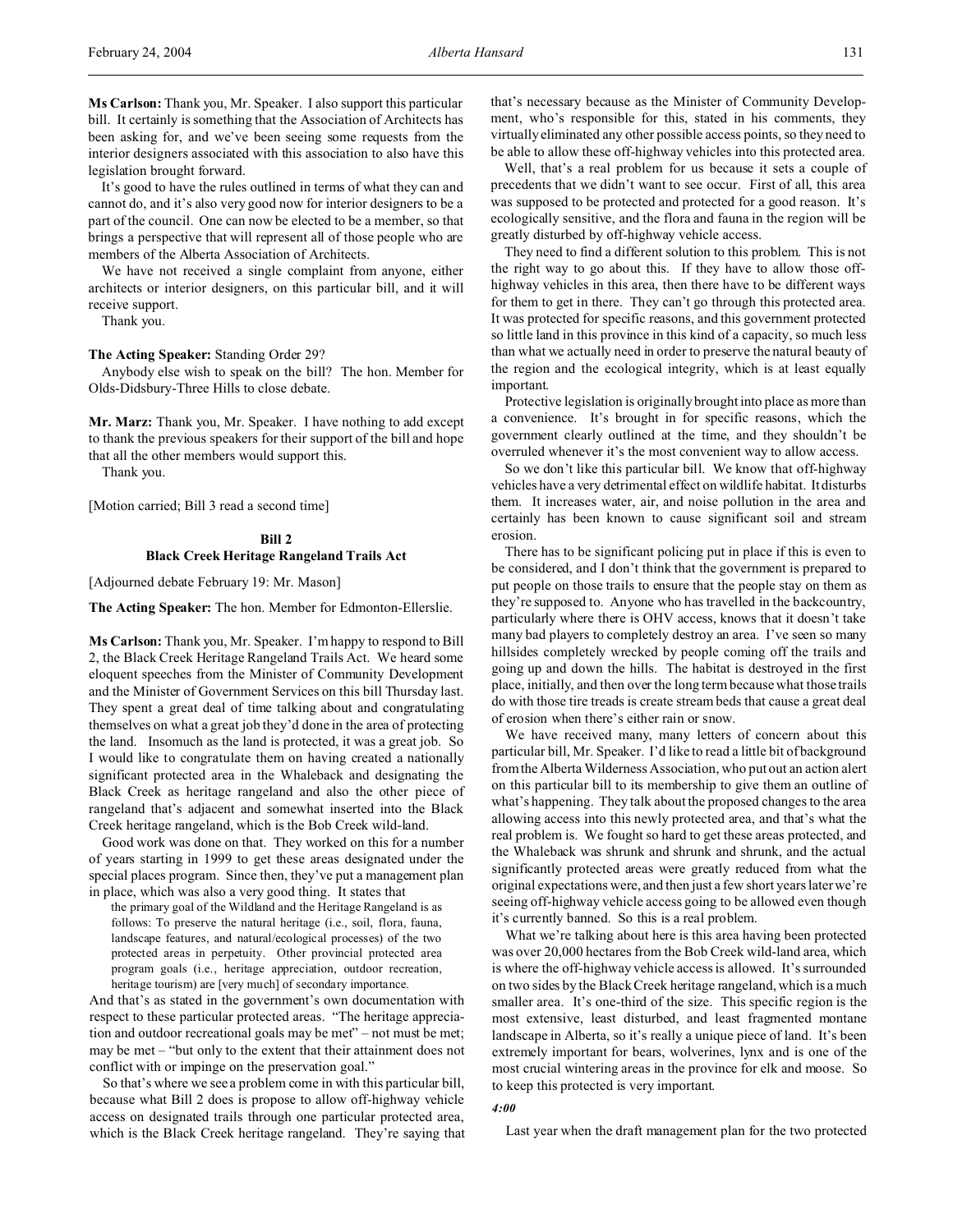areas was produced, the plan stated that the primary goal was as I read, and this is what the Alberta Wilderness Association was sharing with their membership. So now in direct opposition to that prime protection we are getting proposals for OHV trails. While the government members talked about this only being 3.5 kilometres of trail, that's very significant in an area this size and in an area that's this crucial to wildlife and the habitat itself. So they're asking for action against this bill from their members.

I have received a great many letters and phone calls on this issue, three more today, just this morning before coming in here. We definitely are not supporting this, and I would hope that the Minister of Community Development would share the concerns that he's hearing from people. One of the letters that came was from Christyann Olson from Calgary, who was very alarmed to find the legislation being proposed allowing this vehicle access through the Whaleback. She states that it's very disappointing to realize that the management planning process hasn't been officially completed yet and the government is "surging forward eroding the intent of the process and the desire of the public of Alberta." She also wants full protection in the Whaleback because of the reasons that I have previously cited.

I would hope that members would reconsider their position on this particular bill. It's not enough just to go to the off-road vehicle users when taking a look at whether or not new trails should be put through highly sensitive and well-protected areas, changing how the area is, in fact, protected. There needs to be extensive consultation with those whose primary concern is to keep the area protected and viable into the future, and that wasn't done here.

So, Mr. Speaker, we will not be supporting this bill, and as the days go on, we'll be tabling more letters from people who have concerns about it.

### **The Acting Speaker:** Standing Order 29?

Anybody else wish to speak? The hon. interim leader.

**Dr. Massey:** Thank you, Mr. Speaker. I, too, would like to voice my concern about the bill before us, the Black Creek Heritage Rangeland Trails Act. The rangeland is the only rangeland set aside in the province. The Black Creek area is unique, an area of about 20,000 acres. It runs adjacent to the Whaleback ridge, an area that's been of great concern across the province in terms of what happens to the area. It's already traversed from north to south by a power line rightof-way, so in terms of having it a truly preserved area, it already has incursions with respect to a right-of-way for power.

I think it's unfortunate that we would have the bill before us. The fight in the province to have land set aside has been a long and hard one, fought by a number of groups and individuals. They've been successful, but I think we have to keep in perspective that protected areas make up less than 9 per cent of provincial Crown land that is set aside for nonmotorized access, Mr. Speaker. If you look at the grandeur of this province and the possibilities, something less than 9 per cent of the Crown land is a very small portion of the land that has been set aside. To think that once having set aside an area like this, we can't then protect it from off-highway vehicles just somehow or other doesn't seem to fit, that for a small population that would actually traverse the area, we would be willing to sacrifice the principles that underlie the preservation of wilderness land. It seems somehow, again, so very, very inappropriate.

I think the proponents of the bill have indicated that it's not a long trail, but any incursion violates what the understanding was when this area was put in place by this province and has to be resisted. The scale is much different, but I can't help but look south of the border and to the great debate that's going on in Yellowstone over

the use of snowmobiles in that park. Although, as I said, the scale is not the same, it may be an omen in terms of what is to come with respect to wilderness areas in this province. I think that the province has done well in terms of the kind of progress that we've made, and for this kind of bill to come before us to attempt to modify or to reverse that progress is, I think, as I've indicated, Mr. Speaker, very, very unfortunate.

If you look back at the preservation goals, one of the important goals was that any kind of activity does not conflict with or impinge upon the goal of preservation, and this proposal before us certainly does just that. It impinges upon that preservation goal. I hope that the Assembly will take a long, hard look at the bill and do the right thing by the area by turning this bill back.

Thank you, Mr. Speaker.

#### **The Acting Speaker:** Standing Order 29?

The hon. Member for Edmonton-Glengarry.

**Mr. Bonner:** Thank you very much, Mr. Speaker. I would also like to add my comments to Bill 2, the Black Creek Heritage Rangeland Trails Act. Like the previous speakers from our caucus, this is a bill that I can't support.

Certainly, one of the reasons that we cannot support this bill is because of the very sensitive nature of the Black Creek heritage rangeland. Now, this is situated on the eastern slopes of the Rockies, and we all are aware that over the past few decades there have been quite a few climatic changes in our weather, and certainly on the eastern slopes we don't get the rainfall we once got. We certainly do, if we look at this particular year, get the possibility of a huge snowpack, which is roughly twice the size that we've had in previous years, as I understand.

#### *4:10*

If we do put off-road vehicles into the Black Creek heritage rangeland and they damage those sensitive areas and the grasslands in that area, then certainly we are going to expose that particular section of our province to erosion. Certainly, when we look at the snowpack, for example, of this year, a quick thaw and a huge runoff would certainly cause extensive damage due to erosion. By allowing off-road vehicles to use the Black Creek heritage rangeland to access the Bob Creek wild-land, then we are putting a very sensitive area under even greater stress.

So I think we have to go back and we have to look at the goals to preserve these sensitive areas, and we realize that the goal is to preserve the natural heritage, and that includes the flora, the fauna, the soils, the landscape features, and whatever. Certainly, one of the reasons that people wish to use this is the very nature of the fact that access to the area is limited. We also have a very sparse population there. When we look at enforcement of off-road vehicles using the approved route, it would be virtually impossible, and it would not take long with the equipment that is available to people today to do extensive damage to the Black Creek heritage rangeland. Also, the opportunity for this damage to repair itself is limited, and certainly we could, with the examples I gave earlier, see extensive damage to the natural ecological process that does occur in this protected area.

With those comments, Mr. Speaker, I certainly would urge all members of the Assembly to vote against this bill. It is not a bill that is going to preserve the 9 per cent of provincial Crown land that is set aside for nonmotorized access. I certainly cannot agree with the Member for Drayton Valley-Calmar, that made the comment that we have lots of land. Well, we don't have a lot of land when we look at land such as the Black Creek heritage rangeland, that is very sensitive.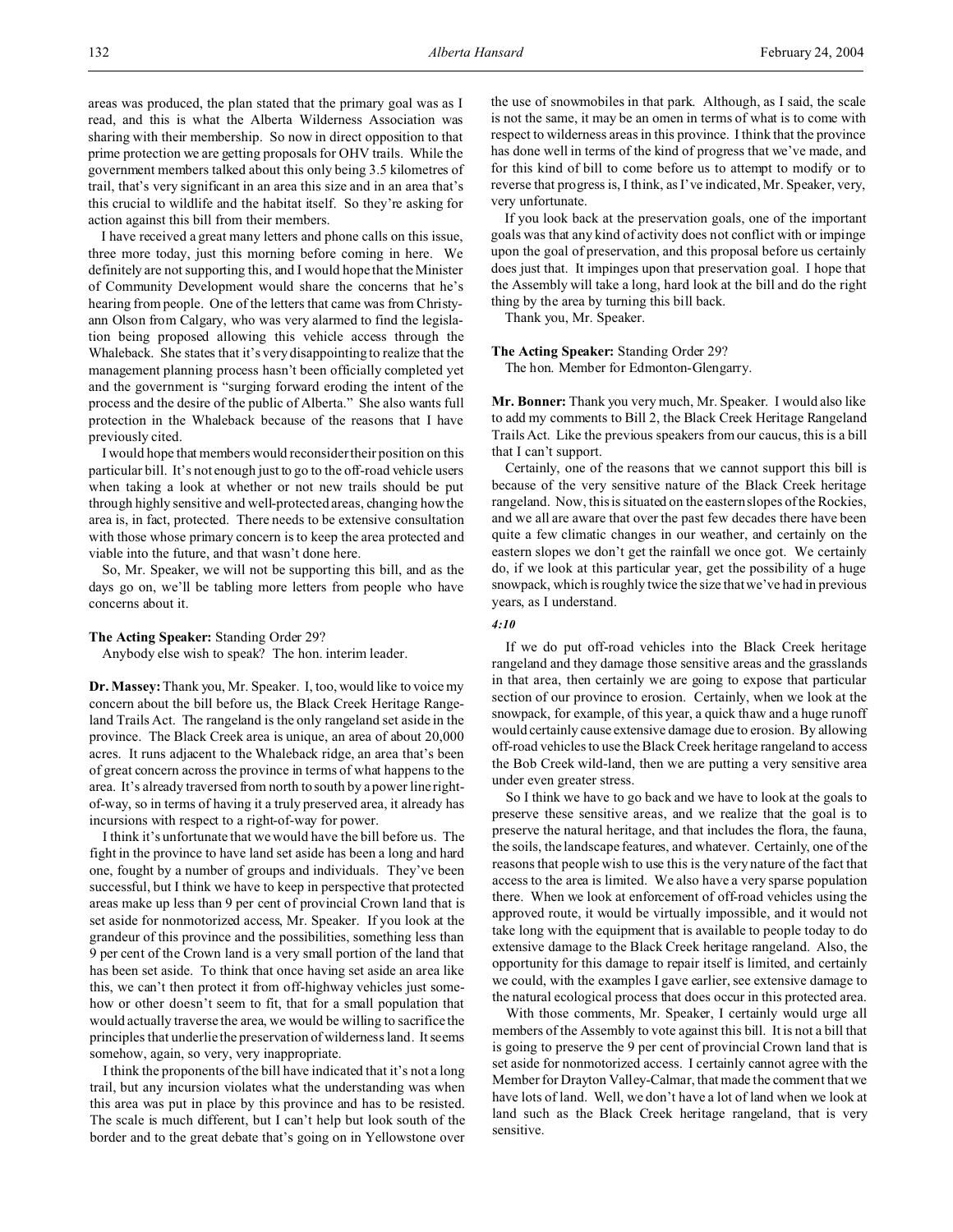I think, as well, that when we look at the rangeland that is in this particular section of the province, it is home to elk and moose populations, and certainly any destruction of their food chain will diminish the numbers of those large, beautiful mammals that grace our province.

Again, I thank you for the opportunity to make some comments on Bill 2, and I look forward to further debate on this. Thank you.

### **The Acting Speaker:** Standing Order 29?

The hon. Government House Leader to close the debate on behalf of the Minister of Community Development?

[The voice vote indicated that the motion for second reading carried]

[Several members rose calling for a division. The division bell was rung at 4:16 p.m.]

[Ten minutes having elapsed, the Assembly divided]

[The Speaker in the chair]

| For the motion:     |            |                |
|---------------------|------------|----------------|
| Abbott              | Goudreau   | $O'$ Neill     |
| Ady                 | Graham     | Ouellette      |
| Amery               | Griffiths  | Rathgeber      |
| Broda               | Haley      | Renner         |
| Calahasen           | Hancock    | Shariff        |
| Cao                 | Herard     | Snelgrove      |
| Cenaiko             | Hutton     | Stelmach       |
| Danyluk             | Knight     | <b>Stevens</b> |
| DeLong              | Marz       | Strang         |
| Evans               | McClellan  | Tarchuk        |
| Forsyth             | McClelland | VanderBurg     |
| Friedel             | McFarland  | Vandermeer     |
| Gordon              | Melchin    | Zwozdesky      |
| Against the motion: |            |                |
| Bonner              | Mason      | Massey         |
| Carlson             |            |                |
| Totals:             | For $-39$  | Against – 4    |

[Motion carried; Bill 2 read a second time]

## head: **Government Bills and Orders Committee of the Whole**

[Mr. Shariff in the chair]

**The Deputy Chair:** Hon. members, we'll call the committee to order.

## **Bill 5 Family Support for Children with Disabilities Amendment Act, 2004**

**The Deputy Chair:** Are there any comments, questions, or amendments to be offered with respect to this bill? The hon. Member for Edmonton-Mill Woods, interim leader as well.

**Dr. Massey:** Yes. Just a couple of comments, Mr. Chairman. First, to thank the minister for the explanation about the definition under section 2(c). I think that was a useful clarification as was the information with respect to nonresident children. I don't think that

we need to labour the discussion this afternoon. We'll be supporting Bill 5.

Thank you.

**The Deputy Chair:** The hon. Member for Edmonton-Ellerslie.

**Ms Carlson:** Thank you, Mr. Chairman. I have a question for the minister on the bill. It's in section 2, where you're redefining disability in the current act to not include a condition that is primarily medical unless it is a chronic condition. Who determines that, and is there an appeal process? We've dealt with some situations in our constituency office that would be, if not borderline, at least something that could be considered potentially not to be chronic.

### **The Deputy Chair:** The hon. minister.

**Ms Evans:** Thank you very much, Mr. Chairman. This is an excellent point raised by the hon. member opposite. Who is in determination of that? Parents frequently feel like they are the ones that are best able to assess the disability. But, in fact, there would be a different assessment perhaps required for every child. Although that sounds like a fairly strong statement and an unachievable objective, it would depend on whether it was a doctor and perhaps some occupational therapists, some other type of specialist, a speech pathologist, and so on. So the definition, we believe, will enable us to use a multidisciplinary team when that is appropriate, to use the assessments of more than one individual, and to provide an opportunity, which I think is most important, for the parents to be involved in defining that assessment for the objective of bringing forward a program. In other words, you can't have a clinical assessment without the view of the parent, the observations of the parent, and the observations of other people.

### *4:30*

I think what's become most difficult with the severe cases, probably some which the hon. member opposite is talking about – and the hon. Member for Edmonton-Whitemud has similarly raised some of those types of cases for me. What I understand is that when there are multiple disabilities that affect a child, what Children's Services has to be satisfied with at the end of the day under this legislation is that the family is given supports appropriate to the disabilities and appropriate to the symptoms of those disabilities so that the family has some assurance that the wellness of the child as much as possible is being achieved. I think this broadens the definition in a way that the families wanted so it's not so clinical to fit into one clinical definition, such as cerebral palsy or autism, or the other. It gives it a broader focus, and it broadens, in my view, the assessment tools that can be available.

**Ms Carlson:** Mr. Chairman, I like what the minister has to say. It's been the primary concern of parents that I've been involved with that it's a yes/no kind of decision decided by someone at the top. If the intent is to go to building more of a panel of caregivers and those who've been directly responsible for the child, I would very much support that as a way of deciding for these children. I'm not saying that the parent has to be involved at every step of the discussion, but they have to have some input and then more than one person analyzing the data and being a part of the decision-making process.

I still hope that there's an appeal process. I would expect that at the very least we could appeal directly to you if the situation arose, but it seems to me that I'm pretty satisfied with this bill, and I'll be supporting it.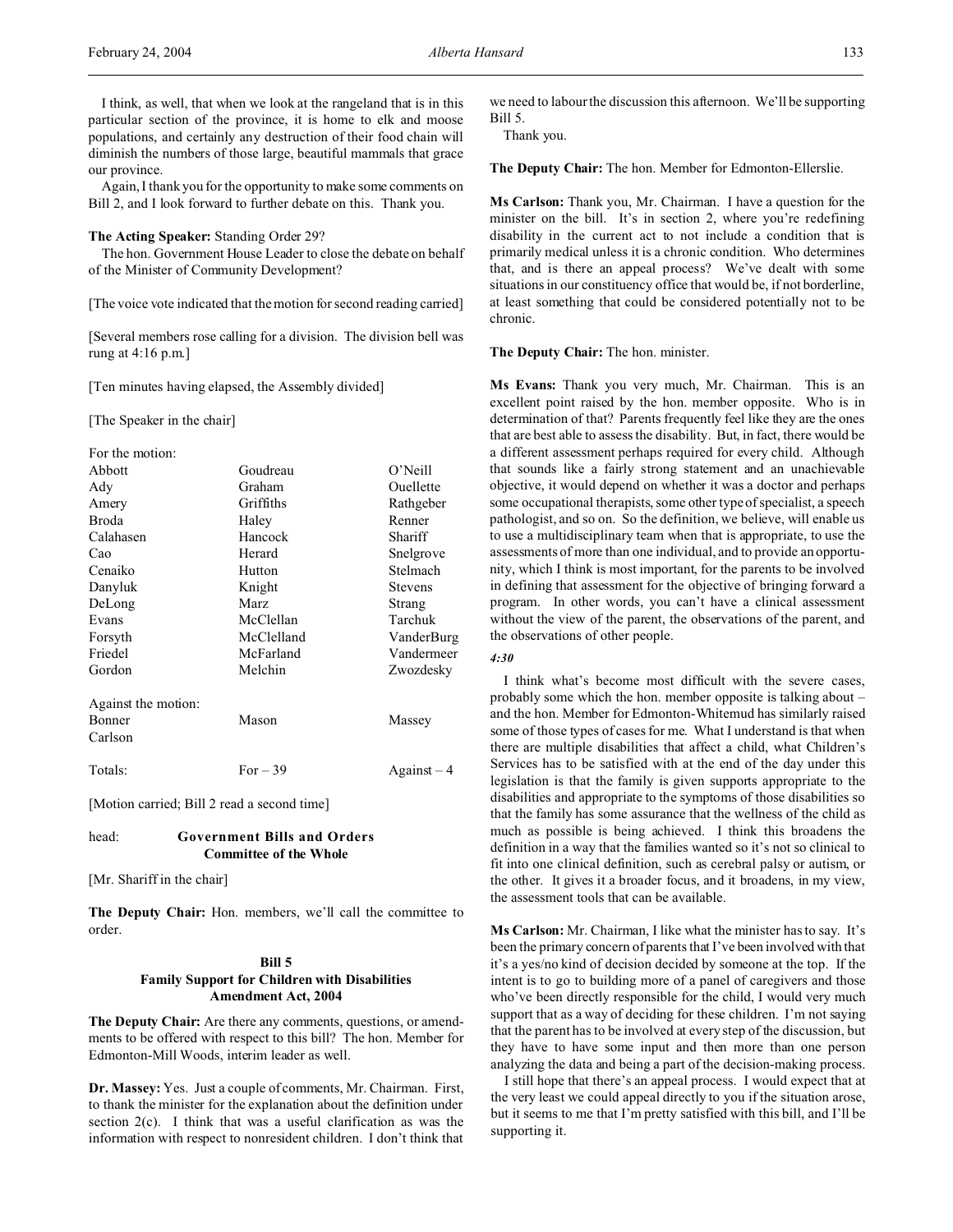**Ms Evans:** Well, I could just make one observation. One of the things that has been problematic for many of the parents with children requiring support is that they've had to go right through the child welfare appeal process. They have spoken to me through the consultations and said: "Why can't we have an administrative appeal process where there's a resolution to the situation without putting them through unnecessary legal and emotional constraints? Sometimes the child has a lapse in delivery of care during this period." I agree wholeheartedly, so we will also be looking at that so that where people have a concern, ultimately, obviously, the Child Welfare Appeal Panel is there, but we should be able to resolve most of those concerns up front within the department resources as well as the director of child welfare.

**The Deputy Chair:** The hon. Member for Drayton Valley-Calmar.

**Rev. Abbott:** Thank you, Mr. Chairman. I also have a question that's similar to the Member for Edmonton-Ellerslie's, and that's with regard to children with disabilities that may be considered chronic and not permanent. For example, I have a situation in my constituency. I recently sent a letter to the minister. I have a mother of a very young child in my constituency who has a very chronic disability. They're basically one hundred per cent disabled, but there is possibly a cure 10 or 12 years down the road. So the mother was concerned that perhaps with some of these changes this child would be cut off, and as I read the bill, I don't think that this child would be cut off. I know that in the discussion guide it seemed to talk about a permanent disability versus a chronic disability, so I'm wondering if once again the minister would just clarify that.

The other question that I have, Mr. Chairman, for the minister is: is there any kind of a grandfathering clause for those families who are currently receiving support for a child who may be affected by this definition change?

**Ms Evans:** Mr. Chairman, I think that through the process of looking at the legislation there may be some concerns that have been raised by parents who haven't had an opportunity to talk to someone in Children's Services or somebody above the definition of their caregiver or their social worker. There's not an intent to use this new legislation to be more restrictive for parents in receiving services, and for anybody that might feel that that has come forward, no, that's certainly not the intent.

I think that what you have to recognize and what so often hasn't been recognized in the past is that when you have a disability – and let's take a disability like cerebral palsy – you're not going to grow out of it. You might change; circumstances might change. There might be some clinical redefinition of your own particular capacity to deal with what you've got, but too often in the past, in the way of making sure that we were being accountable in the service delivery for children with disabilities, there were frequent assessments and there were certain sunset periods for re-evaluation, and parents have found this sometimes to the point of ridiculous; you know, in six months you will have another assessment and so on. So when something is chronic and has been defined medically to be chronic – well, it's chronic in terms of a health definition – it becomes a permanent disability in terms of the Children's Services definition. It becomes something where we will be, I think, compelled and rightfully so to provide supports for the delivery of services that are age appropriate for that child.

I very much appreciate when members do come forward with some of these circumstances, as other hon. members have done in the past, where parents might have some temerity because of this flux of decision-making to come forward. We will be in Red Deer

later this month actually doing another parental review of the terms of the new legislation, going through the discussion guide, but the most important thing we'll be doing, Mr. Chairman, is going and sitting with those parents with, hopefully, a compassionate ear to see: have we got the right program in place, is this being able to help that parent with this disability, and are we making a positive difference?

I thank the hon. member for his question.

# **The Deputy Chair:** The hon. Member for Edmonton-Glengarry.

**Mr. Bonner:** Thank you very much, Mr. Chairman. I welcome the opportunity to rise and ask a question of the minister and make some comments. Not too many years ago this minister stood up in this House and made a commitment to all members that if they did have difficulties with a situation involving children to certainly give her a call and she would personally look into it. On the occasions that I have done that, you and your department have done a marvellous job, and I thank you very much for that.

One of the cases that I did talk to the minister about was a family with children with multiple disabilities. In fact, one of the children had died from one of their disabilities. I had a call from the father again last week, and we've been talking. We talked again today. He has a struggle because it is a huge, huge responsibility for him and his wife to take care of handicapped children, children with many disabilities. Along with that struggle, he also is having troubles at the end of the month when he submits receipts for these children that have been cleared for a number of months and then all of a sudden he's denied again, so he has to go back and fight the same battle over and over.

Now, then, in this particular case he did go back. Everything is now taken care of, but he's tired. He's very tired of having to go through the same process over and over. So his question to me today was: you know, I fear the end of the month. Is there any way that we can get consistency in a case so that someone who is in his position and clearly has children with identifiable multiple disabilities does not have to fight the system month in and month out, doesn't have to worry about whether things are going to be approved or not approved? This is what his question was of me today. I told him we'd have an opportunity to talk to you today and that I would get back to him, so if you have any comments, I'm sure he'd be more than welcome to hear them.

## *4:40*

**Ms Evans:** Well, Mr. Chairman, if you've ever lived for a week on five baked potatoes and half a loaf of bread and tried to make sure you have enough money for your kids, you understand the absolute ridiculousness of having to wait for a government cheque to cover the costs of a child who has a handicap. So I will give my word to the member opposite that if I can find out who that is, we will make sure that we do something to make sure that these processes change, because that is not the intent. That is not what should happen, and if that does happen, I think we have to know about it. Our practice should not be to punish people or put them through the wringer and make them worry about the end of the month and whether or not they can pay that respite caregiver for their child. I thank you for bringing that forward, and I fully understand the problem and will get it solved.

[The clauses of Bill 5 agreed to]

[Title and preamble agreed to]

**The Deputy Chair:** Shall the bill be reported? Are you agreed?